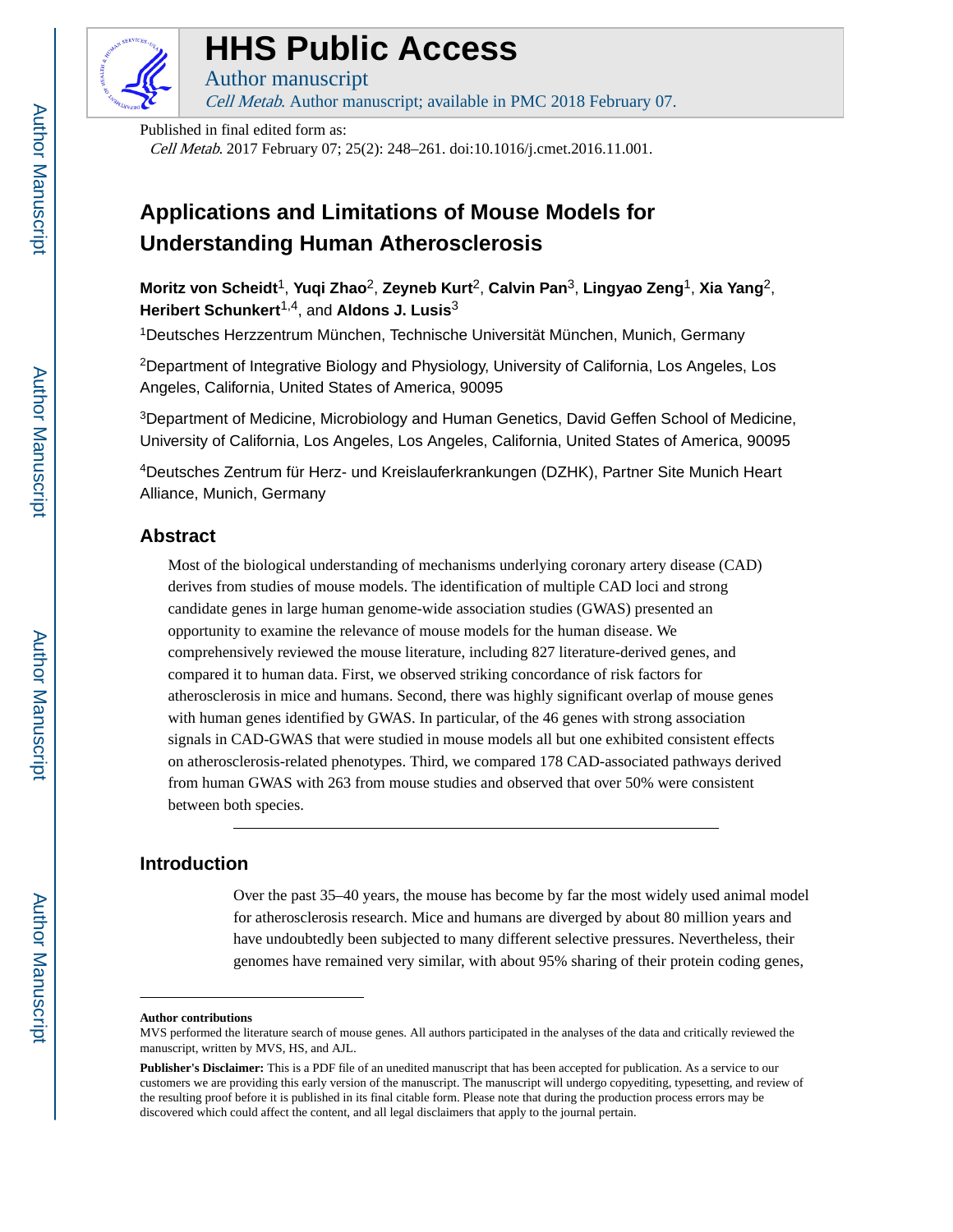although non-coding genes and regulatory regions are considerably less conserved. The latter may be of particular relevance to the topic since human variants affecting atherosclerosis risk do so most often by modulating gene regulation rather than protein structure (Nikpay et al., 2015; Samani et al., 2007; Seifert et al., 2016).

The purpose of this review is to comprehensively evaluate the consistency of findings by which gene alterations lead to atherosclerosis-related phenotypes in mice and humans. We briefly discuss the development of mouse models and summarize results from histological and genetic studies of atherosclerosis using mouse models. Altogether, we review a total of over 9,000 publications. We then compare the results in mice with what is currently known about factors affecting disease risk in humans. During the past decade, in particular, dramatic advances have been made in mapping and functionally characterizing loci contributing to common forms of CAD (Ghosh et al., 2015b; Makinen et al., 2014; McPherson and Tybjaerg-Hansen, 2016; Nikpay et al., 2015; Nurnberg et al., 2016; Samani et al., 2007; Seifert et al., 2016). These comparisons are performed on three levels. First, we examine the consistency between the mouse results and the various risk factors that have been identified in human epidemiologic and genetic studies. Second, we examine the overlap between findings in mouse and recent results from human genome-wide association studies (GWAS). Third, in addition to gene-based comparisons, we construct 263 mouse atherosclerosis pathways based on our literature search of genes and compared these to 178 known human CAD pathways based on GWAS. Each of these comparisons has limitations, which we discuss. Based on our findings, we make some recommendations about the most useful research strategies to move forward.

## **Background: Mouse models in atherosclerosis research**

#### **Historical perspective**

Since the early 1900s, the mouse has been the classic animal model for genetic analysis. Research on the mouse as a model of atherosclerosis began in the late 1970s and early 1980s with efforts to characterize plasma lipoprotein metabolism and develop diets that promote atherosclerotic lesions development in mice (LeBoeuf et al., 1983; Lusis et al., 1983; Paigen et al., 1987; Reue et al., 1984; Roberts and Thompson, 1976). Mice have very low levels of atherogenic lipoproteins and unlike rabbits, hamsters and some other animal models, do not develop significant lesions when fed a western-type high fat, high cholesterol diet. However, it was found that the addition of cholic acid to such diets did result in aortic lesions that corresponded to early, fatty streak lesions in humans (Paigen et al., 1987; Roberts and Thompson, 1976). In the early 1990s mouse models exhibiting very high cholesterol levels and relatively advanced lesions were created through genetic engineering, including apolipoprotein E knockout ( $Apoe^{-/-}$ ) and LDL receptor knockout ( $Ldlr^{-/-}$ ) mice (Ishibashi et al., 1994; Li et al., 1993; Plump et al., 1992; Warden et al., 1993).

Two approaches were utilized to identify genetic factors contributing to atherosclerosis in the mouse. The first involved genetic analysis of natural variation in the mouse using quantitative trait locus (QTL) analysis, an analytic method for mapping genes underlying complex traits. Such studies revealed the considerable genetic complexity of atherosclerosis, but the poor resolution of QTL mapping made gene identification difficult (Rodriguez et al.,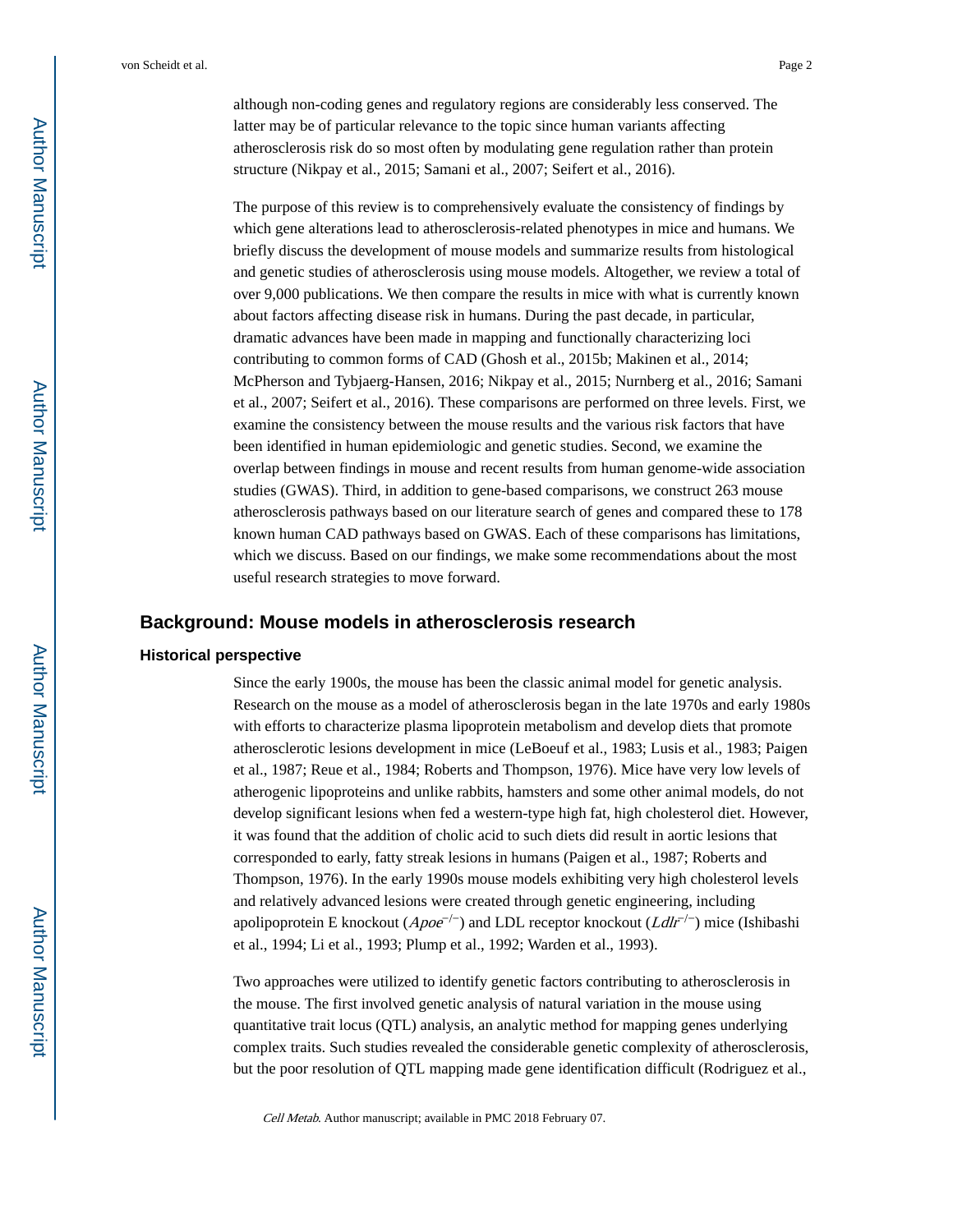2013). The second approach involved the analysis of genes hypothesized to play a role in atherosclerosis based on known biology, known as "candidate genes". In most such studies the expression of the candidate genes was modified through genetic engineering (for example, gene targeting), usually followed by analysis on a hyperlipidemic background to assess lesion development. Such studies have now been performed for many hundreds of genes (Stylianou et al., 2012). Below, we ask how the results of these studies fit with what is known about human atherosclerosis, particularly the results of human GWAS.

#### **Pathology**

In experimental models such as  $Apoe^{-/-}$  or  $Ldh^{-/-}$  mice fed "Western" diets, the development of atherosclerotic lesions is similar to that observed in pathologic studies of the human disease. The first discernible event is the accumulation of aggregated apolipoprotein B-containing lipoprotein particles in the intimal space. This is followed by the recruitment of blood monocytes to the intima at sites of lipoprotein accumulation and subsequent transformation to macrophages. These cells then proceed to take up the lipoproteins through scavenger receptors or phagocytosis to give rise to cholesterol loaded "foam cells" that are the hallmark of early atherosclerosis. As lesions grow in size, a necrotic core comprised of foam cells, cholesterol crystals, and apoptotic cells forms, and a "fibrous cap" containing smooth muscle cells (migrated from media to intima) and extracellular matrix proteins such as collagen develops (Lusis, 2000). In addition to monocytes, T-lymphocytes are recruited to the lesions, and in certain genetic backgrounds, intimal and medial calcification occurs (Rattazzi et al., 2005).

There are, however, some distinct differences as compared to human atherosclerosis. While, as in humans, lesions in mice tend to occur in regions of disturbed blood flow, the primary sites of lesion development in mice are the aorta and carotids, not the coronary arteries (Hu et al., 2005). Also, while intimal thickening usually occurs in early lesions in humans, this is not the case in mice (Schwartz et al., 1995). Moreover, the mouse models rarely show evidence of lesion rupture, a particularly significant point since about three quarters of heart attacks result from plaque rupture followed by thrombosis. It should be noted that certain mouse models, notably the combined  $Srb-I^{-/-}/Apoe^{-/-}$  mouse, develop significant coronary lesions, although these have not been widely used in research, presumably because of the difficulty of breeding engineered alleles onto a double knockout background (Zhang et al., 2005). Also, lesions in certain vessels, such as the innominate artery that branches from the aorta, exhibit greater complexity than aortic lesions, including the presence of fibrin within lesions, although they do not appear to be a good model for studies of mechanisms of plaque rupture in humans (Schwartz et al., 2007).

Most studies in mice have evaluated only lesion sizes, not composition. It is clear that in mice the genetic background as well as environmental factors can influence the relative content in macrophages, smooth muscle cells, lymphocytes, calcified deposits, collagen, and necrotic debris (Bennett et al., 2006; Shaposhnik et al., 2007). Given its importance in plaque vulnerability, the quantitative evaluation of lesion composition is clearly of interest (Schwartz et al., 2000). On the other hand, many human studies often lack any pathological characterization of atherosclerotic lesions. Specifically, large-scale GWAS use often clinical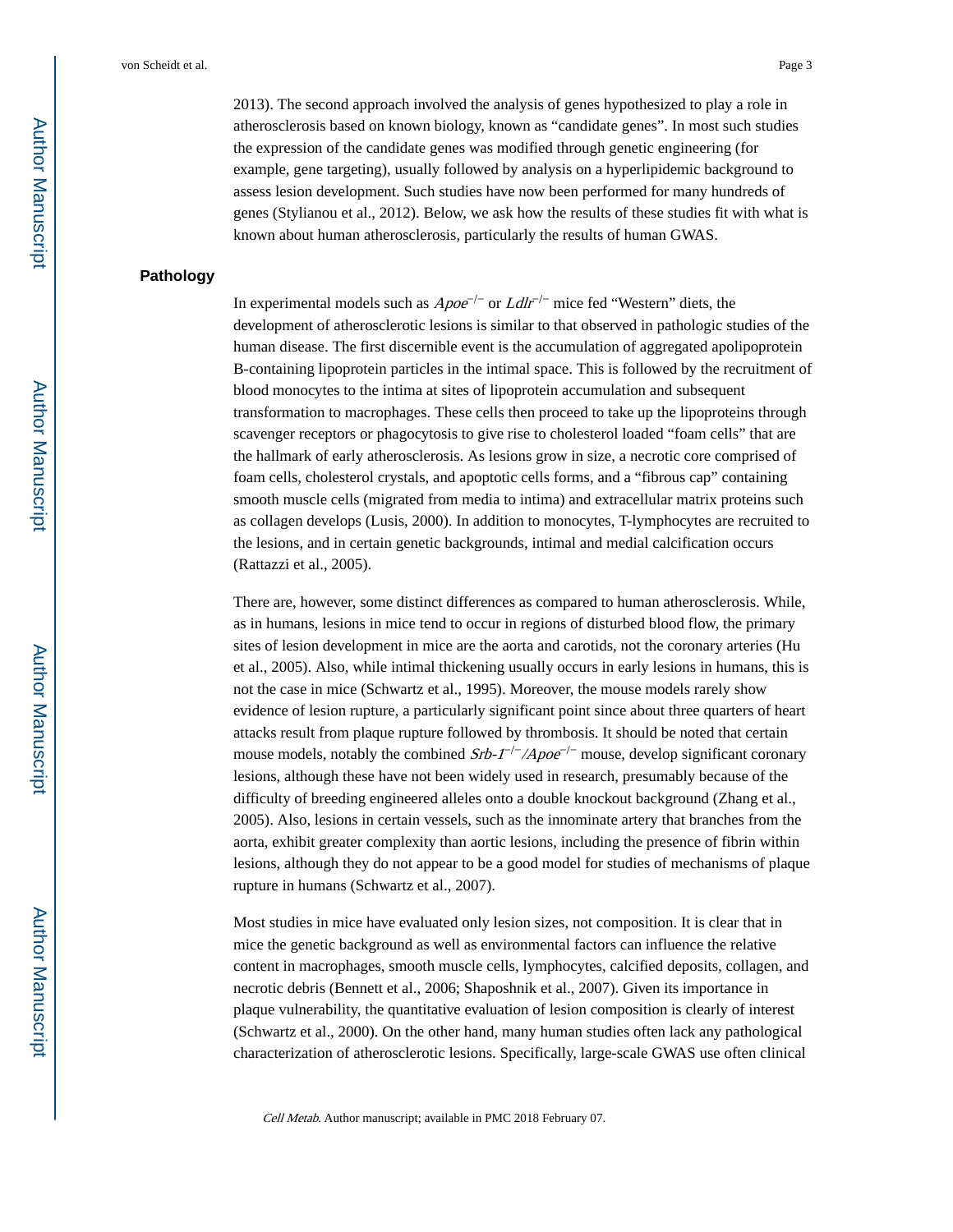definitions for atherosclerotic disease manifestations ranging from symptoms (e.g. angina pectoris) and findings in imaging studies (e.g. coronary angiography) to clinical manifestations (e.g. myocardial infarction, large artery stroke).

#### **Natural genetic variation**

The studies of natural variation in mice have focused on the overall genetic architecture of atherosclerosis and molecular signatures associated with lesion development (Hsu and Smith, 2013; Kayashima et al., 2015; Rodriguez et al., 2013; Welch, 2012). For example, a large cross between strains C3H/HeJ and C57BL/6J on an  $Apoe^{-/-}$  background identified numerous loci significantly associated with atherosclerosis, vascular calcification, and traits such as obesity, insulin levels, and plasma lipids. Pathway analysis using *Ingenuity* revealed a number of pathways strongly associated with atherosclerosis such as cholesterol metabolism, mitochondrial oxidative phosphorylation and inflammation (Wang et al., 2007).

Because of the poor resolution of linkage analysis in mice (and humans), very few novel genes contributing to complex forms of atherosclerosis susceptibility were identified based on genetic crosses (Broeckel et al., 2002; Erdmann et al., 2013). With the development of technologies for high density genotyping, however, relatively high resolution association mapping of complex traits has become possible in mice as well as humans. Such association analyses can be performed using outbred mouse populations or using inbred mouse population following correction for population structure (Bennett et al., 2010; Valdar et al., 2006). An advantage of the use of inbred mice for such analyses is that many different phenotypes can be examined across the same genetic backgrounds (Bennett et al., 2015; Orozco et al., 2012; Parks et al., 2013).

Studies of natural variation in mice have revealed that atherosclerosis is a highly complex trait, involving many genes contributing to a variety of risk factors. A recent study of a large set of inbred strains known as the Hybrid Mouse Diversity Panel (HMDP) revealed strong evidence of association with inflammation, nitric oxide signaling and levels of trimethylamine-N-oxide (TMAO) as well as traditional risk factors such as plasma lipid levels. Moreover, the study provided strong evidence of gene-by-gene as well as gene-byenvironment interactions (Bennett et al., 2015).

#### **Engineered models and drug studies**

To investigate mechanisms contributing to atherosclerosis susceptibility, hundreds of "candidate genes" have been examined for their effects on atherosclerosis in mice. Such candidate genes were chosen based on hypotheses generated from the understanding of human atherosclerosis and are thus inherently biased. When relating the results of such studies to human atherosclerosis genetics, a number of other caveats should be considered, including differences in effect size, the problem of "passenger genes" and some statistical considerations. Such confounding factors are discussed in a later section.

We comprehensively reviewed over 9000 Pubmed publications that examined genes contributing to atherosclerosis in mice. These included a total of 827 mouse atherosclerosis genes as defined by a significant effect on atherosclerotic lesion size or composition when perturbed in a mouse model. To our knowledge this represents the most comprehensive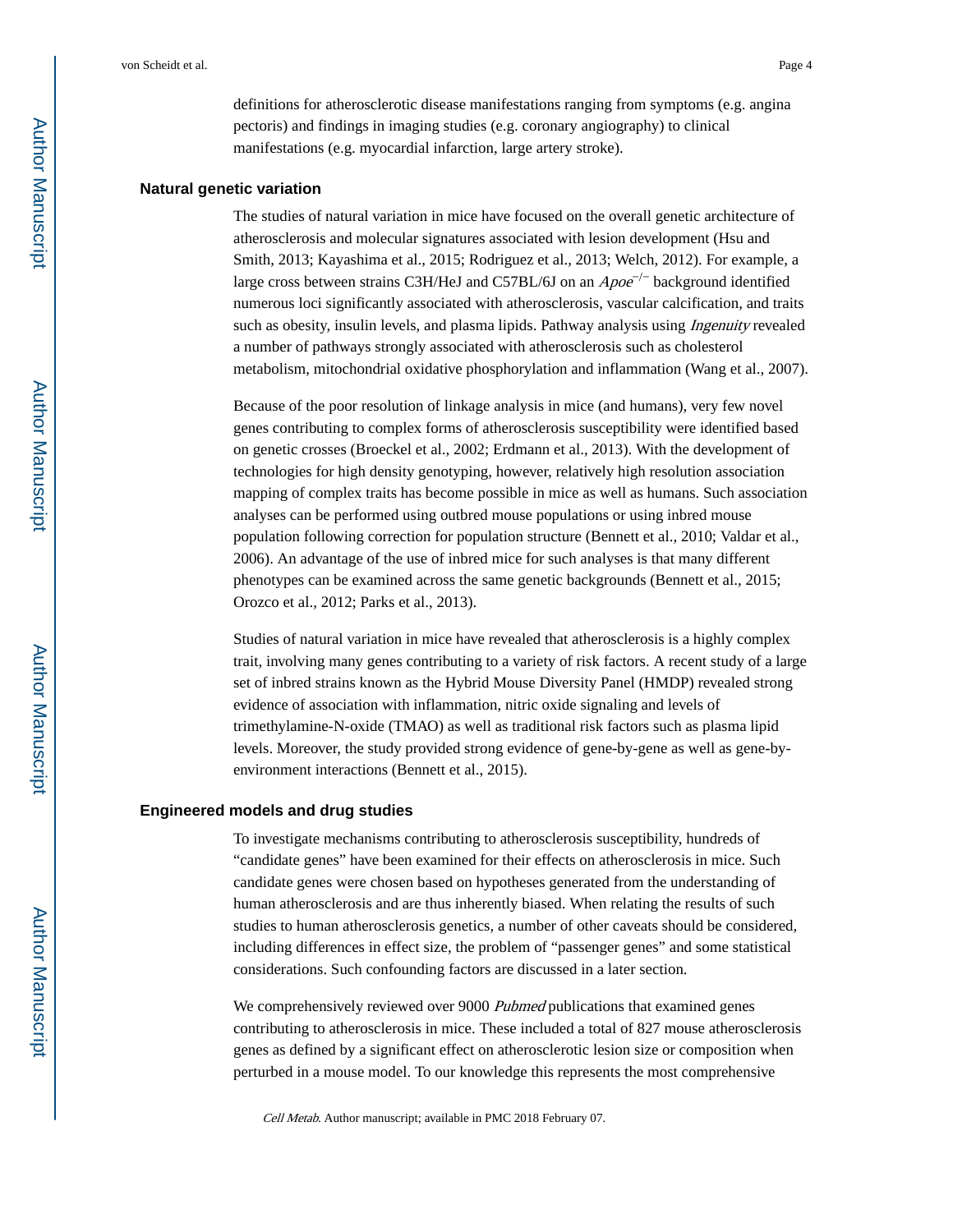collection of mouse genes which have significant effects on atherosclerosis in mouse models. Citations for all included genes are provided in Table S1. The mouse genes were classified into three groups:

- **1.** Engineered models of reduced gene expression (knockdown or knockout)
- **2.** Engineered models of gene overexpression (primarily transgenic mice)
- **3.** Models of drug treatment

Comparisons of mouse and human data on a gene level have to consider genetic differences. To assess overlap of genes between the species, the most recent ENSEMBL homologs were considered (Kersey et al., 2016). After species-specific adjustments, 19,583 protein coding human genes could be matched to 20,738 mouse genes. Thus, about 98.8% (19,583 of 19,815) of human genes are represented in the mouse genome and 94.5% (20,738 of 21,936) of mouse genes are represented in the human genome (Harrow et al., 2012; Mudge and Harrow, 2015).

Following the classification of mouse models, our research revealed a total of 827 mouse genes of which 535 (64.5%) were models of reduced gene expression, 48 (5.8%) were models of overexpressed genes, and 244 (29.5%) were models of drug treatment. Genes that showed significant alterations in lesion size (808 genes) or plaque stability (19) were considered as having an effect on atherosclerosis. Altogether 805 of our 827 literature derived mouse genes have a human ortholog (97.3%). These 805 mouse genes were matched to 797 unique genes in humans. Ten mouse genes (Ang, Ang2, Ang4, Ang5, Ang6, Bglap, Bglap2, Bglap3, Ces3a, Ces3b) were represented by 3 human genes (ANG, BGLAP, CES). Mice with deletion of  $Apoe$  (68.6% of studies) or  $Ldir(27.2%)$  served most frequently as models for atherosclerosis studies. Thus, the vast majority of all genetic mouse models were explored on the background of excessive hypercholesterolemia, a condition that is similar to familial hypercholesterolemia in man. Of all 827 genes, 58.6% (485) of genes were described to mediate pro-atherogenic effects, 41.2% (341) anti-atherogenic effects, and Pecam1 is a gene affecting atherosclerosis in a site specific manner either positively or negatively.(Goel et al., 2008)

Using the gene enrichment tool DAVID we observed that the top disease categories corresponding to the 827 mouse genes were strongly associated with atherosclerosis. Among the top ten of human associated conditions, six are directly related to either CAD or atherosclerosis in humans and two represent known CAD risk factors. The two remaining conditions are Alzheimer's disease and longevity (Table 1).

## **Risk factors: Concordance of mouse and human studies**

Epidemiologic studies of human populations have identified a number of genetic or environmental "risk" factors, that are significantly associated with the prevalence of CAD (Table 2). Here we have comprehensively evaluated the consistency of findings in mice and humans in terms of the effects of these risk factors on atherosclerosis.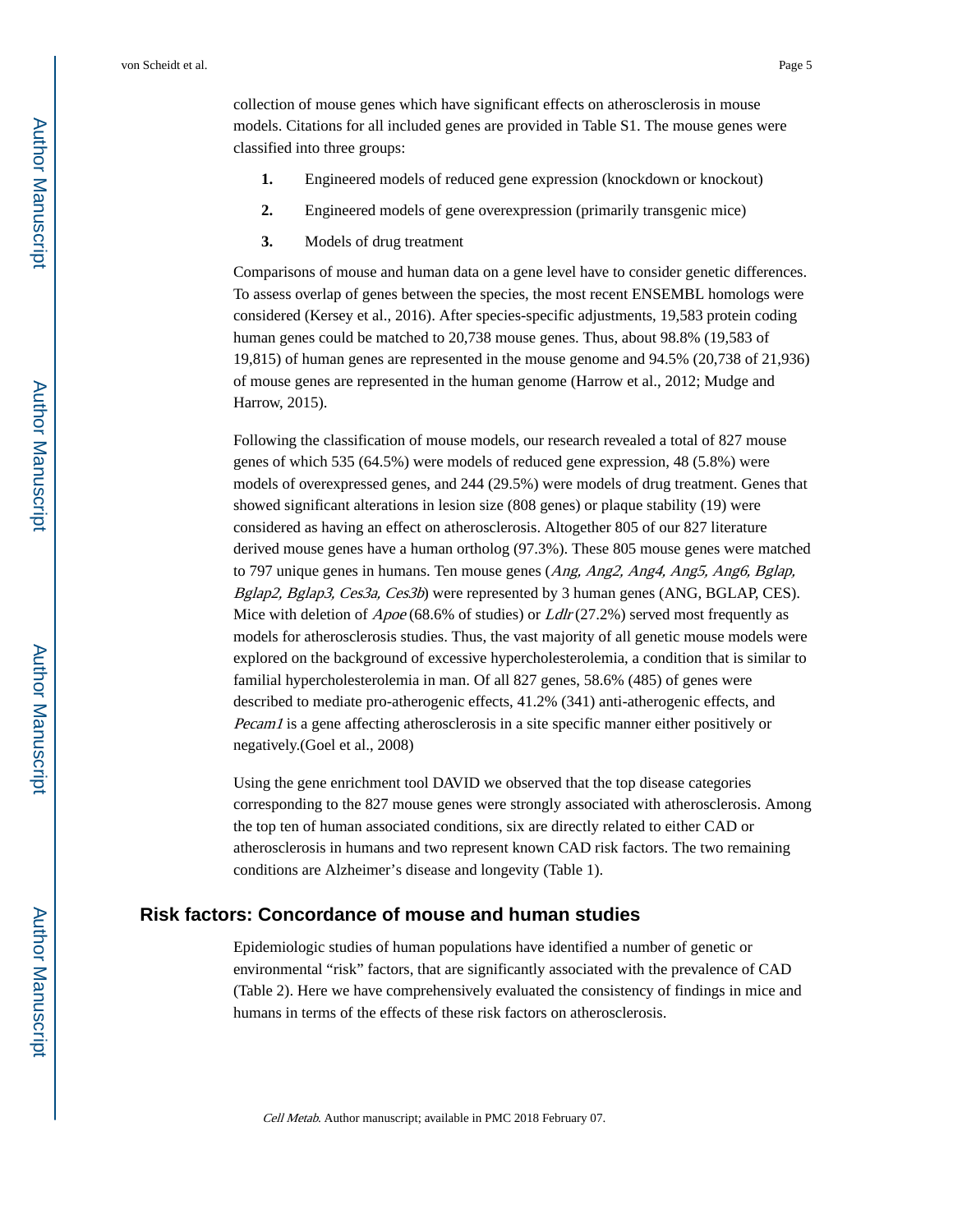Dyslipidemia - high levels of plasma LDL-C, VLDL-C and triglycerides and low levels of HDL-C are strongly related with human coronary artery disease (Expert Panel on Detection and Treatment of High Blood Cholesterol in, 2001; Grundy et al., 2004). To mimic human hypercholesterolemia in mouse models, genetic and dietary adaptions were necessary, as circulating cholesterol is predominantly based on HDL in mice and LDL in humans. Also cholesteryl ester transfer protein (CETP), which transfers cholesteryl esters and triglycerides between lipoproteins, is not present in mice. Moreover, absorption of dietary cholesterol is low in mice. Summarizing results from several genetically modified mouse models that address lipid and lipoprotein metabolism, the data are most consistent for increased atherosclerosis in mice with hypercholesterolemia, hypertriglyceridemia and singular elevations of LDL or VLDL plasma levels (Huszar et al., 2000; Knouff et al., 2004; Plump et al., 1992; Powell-Braxton et al., 1998; van Ree et al., 1994; VanderLaan et al., 2009; Voyiaziakis et al., 1998). Elevated levels of HDL, on the other hand, reduced the progression of atherosclerosis (Berard et al., 1997), and in atherosclerotic lesions lacking calcification elevated levels of HDL even led to partial regression of lesion size (Feig et al., 2014).

High blood pressure is a well-known risk factor of human coronary artery disease (Stamler et al., 1993). Induction of high blood pressure in mouse models was initiated by excessive salt intake, reninangiotensin-aldosterone-system-upregulation, genetic perturbations or mechanistic constriction of renal arteries. Although the causes of hypertension in those models are different, acceleration of atherosclerosis was a consistent finding (Leong et al., 2015; Weiss et al., 2001; Wiesel et al., 1997).

Human *systemic inflammatory disorders* such as rheumatoid arthritis, lupus and psoriasis are strongly associated with human CAD, albeit the genetic underpinnings of the two disorders may be different (del Rincon et al., 2001; Jansen et al., 2015; Wang et al., 2012; Westerweel et al., 2007). In agreement, mouse models of human rheumatoid arthritis, lupus and psoriasis also showed increased atherosclerotic lesions in mouse models (Cao et al., 2013; Karbach et al., 2014; Ma et al., 2008; Rose et al., 2013).

Smoking accelerates the development of CAD in humans (Kannel et al., 1968). In mouse models exposure to mainstream cigarette smoke led to perturbations of lipid metabolism, arterial endothelial cell function and the development of atherosclerotic lesions (Boue et al., 2012). Cessation of smoke exposure led to decelerated plaque progression and decreased accumulation of pro-atherogenic lipids (Lietz et al., 2013).

Air pollution is a risk factor for accelerated human atherosclerosis (Araujo, 2010). Mouse models exposed to long term concentrated ambient particles smaller than 2.5μm (mimicking polluted air) showed acceleration of atherosclerosis and vascular inflammation (Sun et al., 2005).

Type 1 diabetes (T1D) promotes progression of human CAD (Schnell et al., 2013). T1D in mouse models was induced by streptozotocin or via viral infection. Both methods resulted in accelerated lesion formation (Shen and Bornfeldt, 2007).

Type 2 diabetes (T2D) is a risk factor of human CAD (Reaven, 2003). Most mouse T2D models are based on a leptin deficient model, fat or carbohydrate feeding or genetically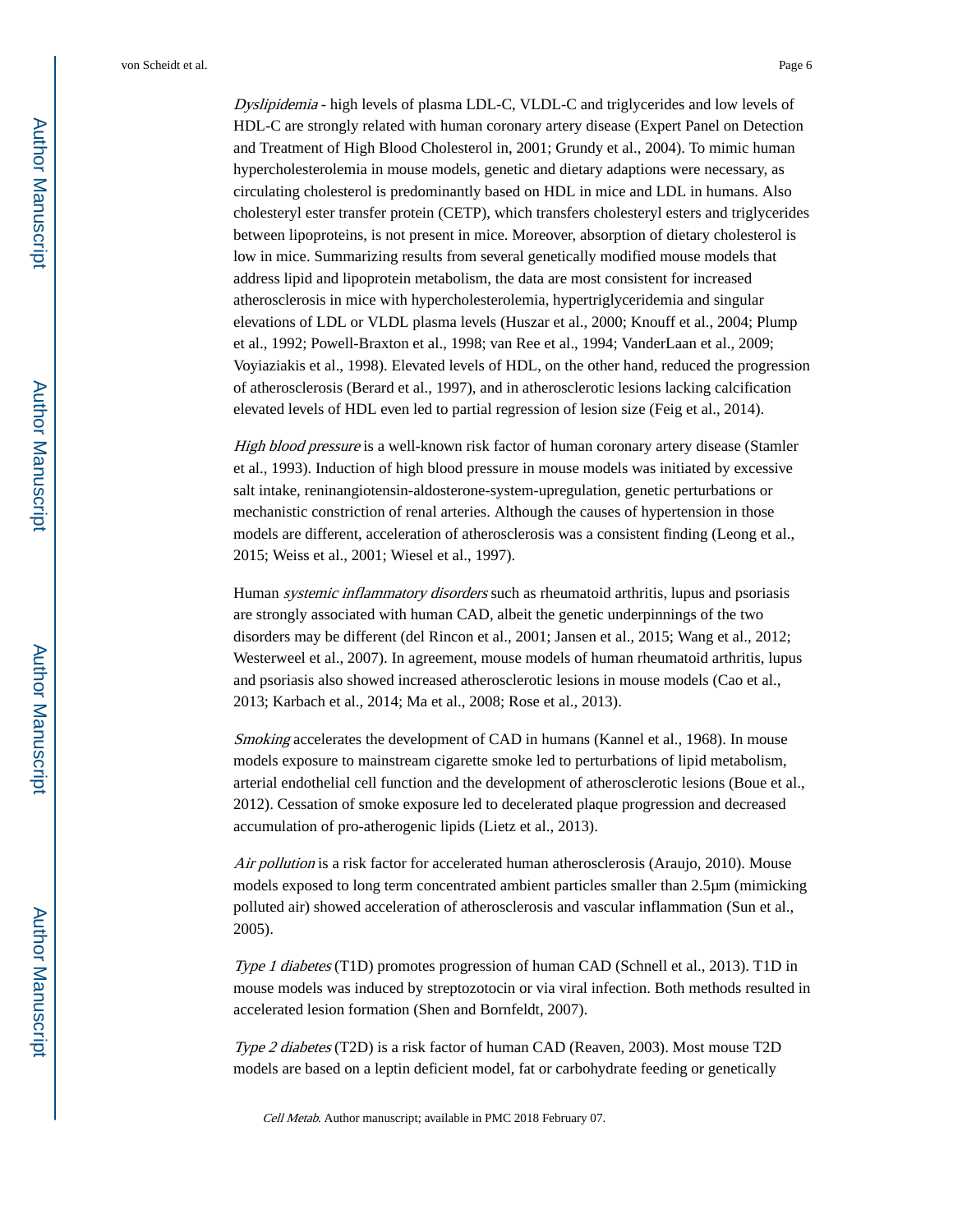induced dysfunction of beta cells, and most showed that T2D accelerates atherosclerosis (Jun et al., 2011; King, 2012; Renard et al., 2004; Schreyer et al., 1998). There were some contradictory results possibly due to the involvement of the immune system (Taleb et al., 2007) or atheroprotective effects of leptin deficiency itself ( $Lep^{ob/ob}$ ) (Chiba et al., 2008).

Distress, acute and chronic, is a risk factor for development and progression of human CAD (Holmes et al., 2006). In a mouse model of chronic stress mice were repeatedly exposed to iced water. The animals developed more advanced and complex atherosclerotic lesions (Heidt et al., 2014; Najafi et al., 2013).

Trimethylamine-N-oxide (TMAO), derived from dietary choline or carnitine through the action of gut microbiota, has recently been shown to be a risk factor for CAD as well as heart failure (Koeth et al., 2013). Inbred strains of mice exhibit variations in TMAO levels when maintained on a Western diet and these are significantly associated with atherosclerosis (Bennett et al., 2015). Experimental mouse models revealed that dietary supplementation of choline (which can be processed to TMAO) or TMAO itself promoted atherosclerosis (Wang et al., 2011).

Thrombosis is significantly related to human coronary artery disease (Davies, 1996). An investigation of plasminogen activation inhibitor  $1 (PaiI)$  in a mouse model, showed a prothrombotic phenotype with accelerated lesion formation (Schafer et al., 2003).

Lack of physical activity is a well-known risk factor of human CAD (Warburton et al., 2006). Studies in mouse models revealed decelerated development of atherosclerosis in mice subjected to exercise (Meissner et al., 2011).

Undue bacteremia is associated with CAD. Periodontal disease provides the most common entrance for such pathogens (Beck et al., 1996). Models of oral infection with periodontal pathogens showed accelerated atherosclerosis in mice (Lalla et al., 2003).

Renal failure accelerates the progression of human CAD, especially when the burden of calcification is high (Yerkey et al., 2004). Genetically engineered mouse models of renal failure ( $Fg f 23^{-/-}$  or Klotho<sup>-/</sup>) or mice in which induction was initiated with uremic toxins, such as indoxyl sulfate, exhibited accelerated atherosclerosis and highly calcified lesions (Neven and D'Haese, 2011).

Metabolic syndrome, characterized by insulin resistance, obesity, elevated blood pressure and dyslipidemia, is a risk factor for development of human coronary artery disease (Isomaa et al., 2001). A number of mouse models of metabolic syndrome exhibit accelerated lesion formation (Kennedy et al., 2010).

Obesity is an established risk factor for CAD in human. Obesity is also positively associated with atherosclerosis in mice on high fat, high cholesterol diet (Kennedy et al., 2010). Mice deficient for leptin ( $Lep^{ob/ob}$ ) have a distinct obese phenotype but are protected from atherosclerosis (Chiba et al., 2008; Nishina et al., 1994; Plummer and Hasty, 2008). This effect may be related to increased size of lipoproteins in  $Lep^{ob/ob}$  obese mice, leading to reduced penetration of artery walls (Nishina et al., 1994) and the regulation of blood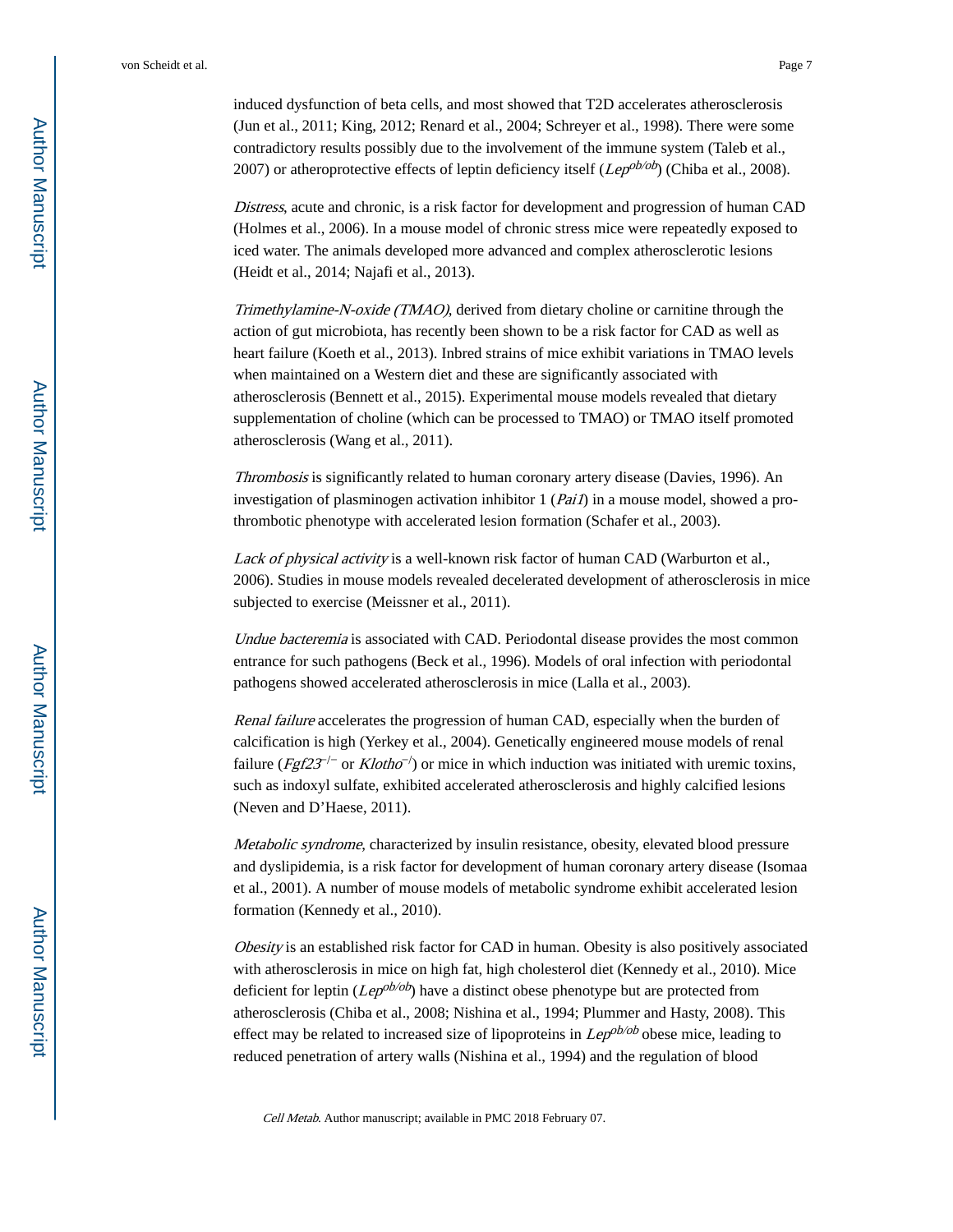pressure (Huby et al., 2016). Deficiency of the leptin receptor ( $Lep^{db/db}$ ), in contrast to leptin deficiency, led to increased plasma levels of leptin and pronounced atherosclerosis, suggesting that leptin itself promotes atherosclerosis (Wu et al., 2005).

#### **Sex differences**

In humans, men display earlier onset of CAD as compared to women. In mice, on the other hand, atherosclerosis is generally more prominent in females, although this depends on the mouse model and diet used. The increased susceptibility to atherosclerosis in female mice has been attributed in part to genes encoded by the sex chromosomes (Arnold et al., 2016; Link et al., 2015) and also to differences in the metabolism of TMAO, a potent risk factor for atherosclerosis (Bennett et al., 2013). TMAO is produced by oxidation of circulating trimethylamine, catalyzed by the enzyme flavin monooxygenase 3 (FMO3). In mice, FMO expression is dramatically suppressed by testosterone and, hence, TMAO levels are much lower in males as compared to females (Bennett et al., 2013; Kloss et al., 1982). In contrast, the levels of hepatic FMO3 expression are similar or only slightly lower in men as compared to women, and circulating TMAO levels are similar in males and females (Tang et al., 2013).

### **Human genome-wide association results: Overlap with mouse studies**

Over the past decade GWAS have robustly mapped thousands of loci for various common diseases. Generally, the identified loci individually exhibit a very modest effect size and together they explain a small fraction of the genetic component (heritability) of disease, although some loci display allelic series ranging from common, genome-wide significantly associated alleles to rare mutations giving rise to mendelian traits, e.g. LDLR or GUCY1A3 deficiency (Erdmann et al., 2013; Goldstein and Brown, 2015). In the case of atherosclerosis, large meta-analyses have now identified a total of 57 loci that meet a Bonferroni-adjusted threshold level of significance and about 100 additional loci exhibit suggestive association (Consortium et al., 2013a; Consortium, 2011; McPherson and Tybjaerg-Hansen, 2016; Nikpay et al., 2015; Schunkert et al., 2011). In contrast to mendelian traits (in which about 85% of the causal variants affect coding sequences), common complex disease traits appear to be due primarily to variations in noncoding regions that affect gene expression (Nikpay et al., 2015; Seifert et al., 2016). In general, within the region of linkage disequilibrium (LD) the loci contain multiple genes. The causal gene may even lie outside the region of LD if it is regulated by an enhancer within the region associated with disease. Thus, a challenge at present is to identify the causal genetic variant(s) and the causal gene(s) at each locus. For our comparison with mice we have used two different human GWAS gene sets, described below (Table S2).

The first set of genes (**244 GWAS Genes**) is based on annotations of 169 known significant and suggestive GWAS loci, incorporating knowledge and data driven approaches (Braenne et al., 2015; Consortium et al., 2013b; Nikpay et al., 2015; Schunkert et al., 2011). This list of genes is a conservatively curated gene set, which is likely to provide the most reliable human CAD genes based on the GWAS approach.

The second set of genes (**880 Extended GWAS Genes**) is also based on GWAS loci (Consortium et al., 2013b; Nikpay et al., 2015) but additionally incorporates functional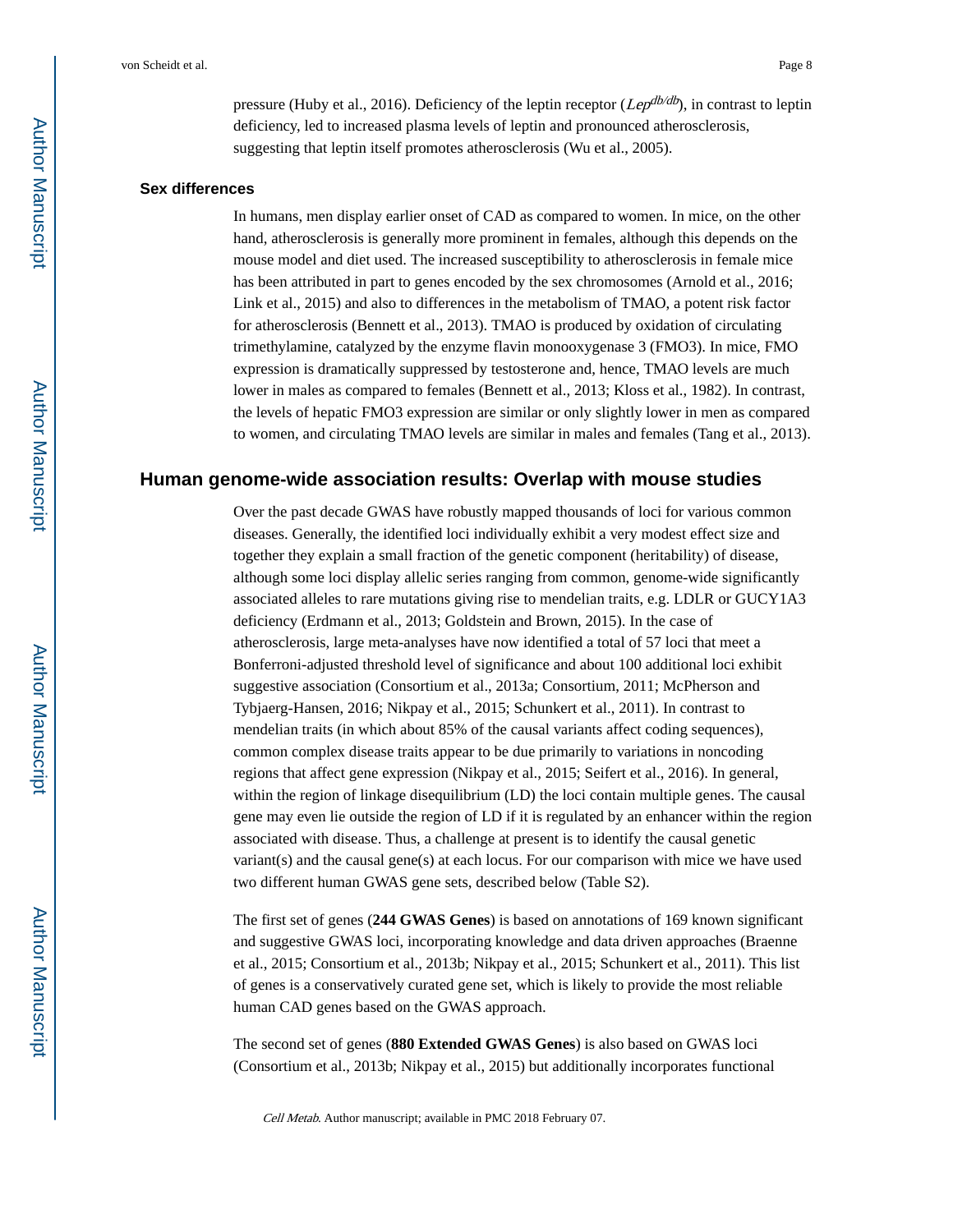aspects using eQTLs and ENCODE annotations, such that additional genes not meeting a genome-wide level of significance ( $p < 5E-08$ ) are incorporated. The extension of genes increases the probability of including false positive genes, but offers a better opportunity to infer biological mechanisms and pathways contributing to CAD (Zhao et al., 2016).

#### **Experimental perturbation in mice**

The 797 human orthologs (Table S2) of the mouse genes identified in engineered mouse models significantly overlapped with the human CAD gene sets described above. Thus, 45 (18.4%) of the CAD GWAS Genes (p=1.13E-17) and 72 (8.2%) of the Extended GWAS Genes (p=1.27E-08) overlapped with the list of 797 mouse orthologs. The number of genes that overlap is necessarily small because only a small fraction of human genes has been identified (as judged to the fraction of heritability explained) and some of these are likely to be false positives.

Perhaps a more meaningful analysis is to ask what fraction of human GWAS genes that have been studied in mouse models yield a consistent result. Since the human GWAS results were very recently published, only a fraction of the human candidates has been studied in mice. Moreover, we should note that a negative result in the mouse may very well not be published. Nevertheless, we found that of the 244 significantly or suggestive human GWAS genes, 46 have already been studied for their effect on lesion size in mice and 45 of these significantly affected atherosclerosis in mouse models (Fig. 1, Fig. 2), leaving around 190 human candidate genes that have not yet been studied (Fig. S1). Detailed information is provided in Table S2. Given that many of the human GWAS genes in our list are unlikely to be causal, such a high degree of overlap seems surprising. However, most of the overlapping genes were previously (before GWAS) considered to be strong candidates based on their roles in lipid metabolism, blood pressure, or inflammation, and were, therefore, studied in mice (Figure 1).

#### **Natural variation across inbred mouse strains**

There are some potential problems with the use of gene knockouts in mice to model human atherosclerosis. Importantly, such studies are biased by the choice of the gene. Moreover, the effect may depend on the genetic background and most knockouts studied to date may be compromised by a "passenger gene" effect (see below) (Lusis et al., 2007). Finally, knockouts have a much larger effect size than the subtle quantitative or structural genetic variations of most GWAS genes. These issues with knockouts can be avoided by comparing human GWAS results with results from studies of natural variations in mice. The most comprehensive study of atherosclerosis among inbred strains of mice was performed in a set of about 100 highly diverse, commercially available inbred strains of mice known as the Hybrid Mouse Diversity Panel (HMDP)(Bennett et al., 2015). Altogether about 1000 mice were studied on the background of combined ApoE-Leiden and human CETP transgenes. Atherosclerosis susceptibility varied several hundred-fold among the strains (Bennett et al., 2015).

We first asked if the mouse orthologs of the human GWAS genes, exhibited significant correlation ( $p<0.05$ ) with atherosclerosis across the HMDP. Of the 244 *GWAS Genes*, 66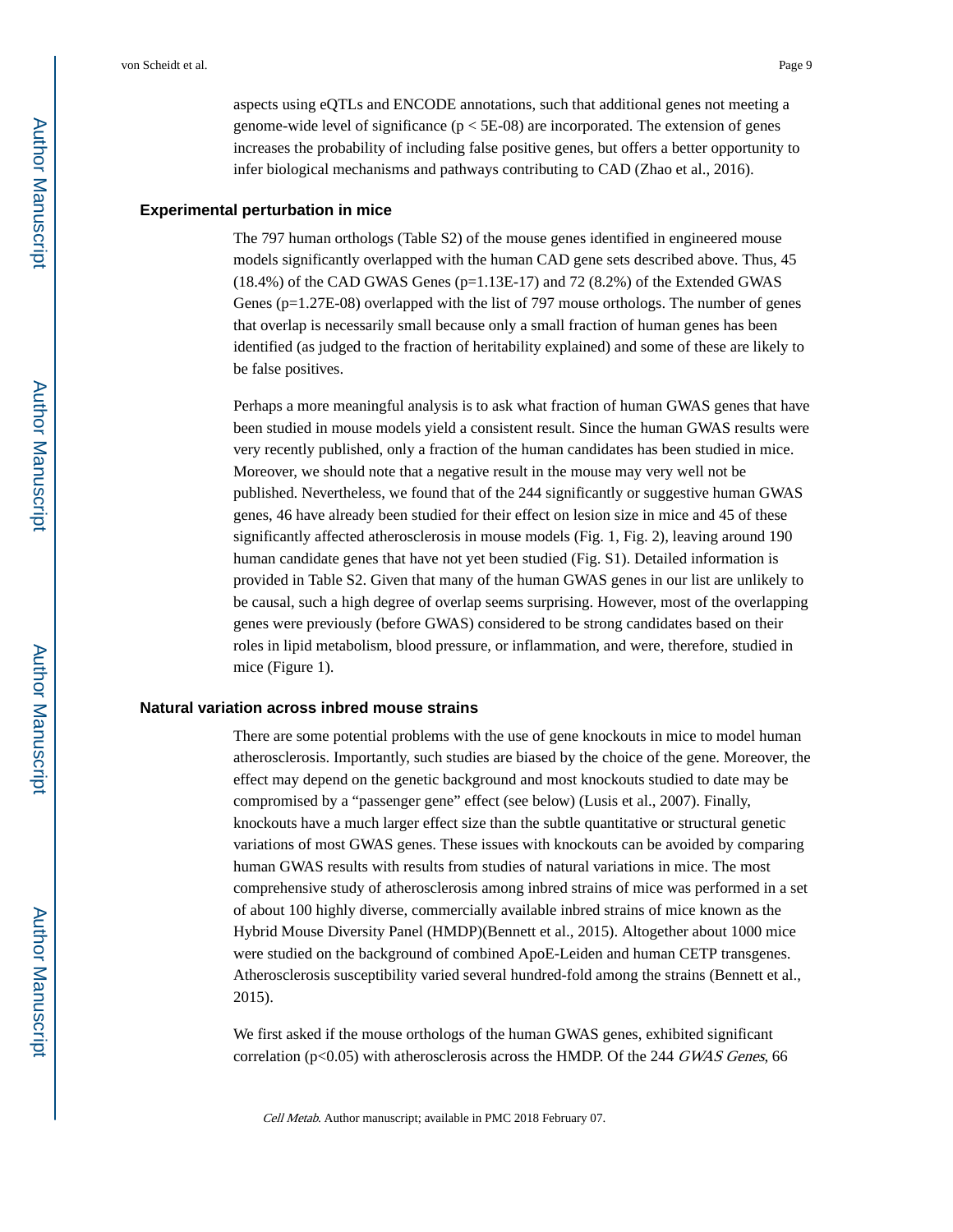(27.0%) exhibited significant correlation (in the form of expression), with lesion size in aorta. Additionally, expression levels of 27 (11.1%) genes in the liver were correlated significantly with increased lesion size in mouse aorta (Table 3). In addition to the CAD GWAS, there have been large GWAS studies of blood lipids, with altogether 274 candidate genes identified (Goodarzi, 2016; Welter et al., 2014). We tested whether the mouse orthologs of these genes exhibited significantly correlation (p<0.05) in expression in livers or adipose tissue with plasma lipids in mice. Overall 55.1% (151 of 274) of these genes exhibited significant correlation with plasma lipids in the HMDP (Table 3). Results of both comparisons are presented in Table S3. We conclude that the GWAS genes for both atherosclerosis and plasma lipids exhibit highly consistent variations when studied across different inbred strains of mice.

#### **Pathway modeling: Concordance of human and mouse studies**

Three separate studies have modeled CAD pathways based on data of the Coronary Artery Disease Genome-Wide Replication and Meta-Analysis Consortium (CARDIoGRAM) (Ghosh et al., 2015b; Makinen et al., 2014; Zhao et al., 2016). Mäkinen et al. utilized a SNP set enrichment analysis (SSEA) that first mapped CARDIoGRAM GWAS to genes based on expression quantitative trait loci (eQTLs), and then assessed the enrichment of CAD signals in tissue-specific co-expression networks and canonical pathways from Biocarta, KEGG and Reactome databases. The study revealed 79 significant pathways for human CAD (Makinen et al., 2014). Gosh et al. used an alternative gene mapping strategy which was based on chromosomal distance between SNPs and genes and an alternative gene set enrichment analysis to identify 32 significant CAD pathways derived from the Reactome database (Ghosh et al., 2015a). Zhao et al. curated different candidate gene lists based on peak GWAS SNPs and implemented gene regulatory networks and expression patterns to identify 93 CAD relevant pathways based on canonical pathways from Biocarta, KEGG, and Reactome (Zhao et al., 2016). When combined, these three studies identified a total of 178 unique human CAD GWAS associated pathways (Table S4).

To examine the concordance of human and mouse pathways (Fig. 3), we modeled atherosclerosis pathways in mice using similar methods based on the set of 827 genes shown to contribute to atherosclerosis using experimental perturbation (see above). We applied knowledge-based canonical pathways from KEGG, Reactome, and Biocarta databases to define over-represented gene sets. We used Fisher Exact test and defined significance of over-representation as p<0.01 after Bonferroni correction. We focused on 263 pathways showing significant overrepresentation of atherosclerotic mouse genes. Pathways for lipid metabolism, immune system, toll-like receptor cascade, focal adhesion, hemostasis, platelet activation signaling and aggregation were highly overrepresented.

Of the 178 human CAD pathways 72 (40.2%) pathways were identical with our mouse pathways. A limiting factor is the different nomenclature of Biocarta, KEGG and Reactome makes a direct comparison impossible. To address this limitation, we analyzed the overlap of genes included in these pathways and considered those pathways highly significant that mutually shared over 50% of their genes or that included at least 90% of their genes in a pathway of the other species. Using these criteria, we observed that 55.1% (98 unique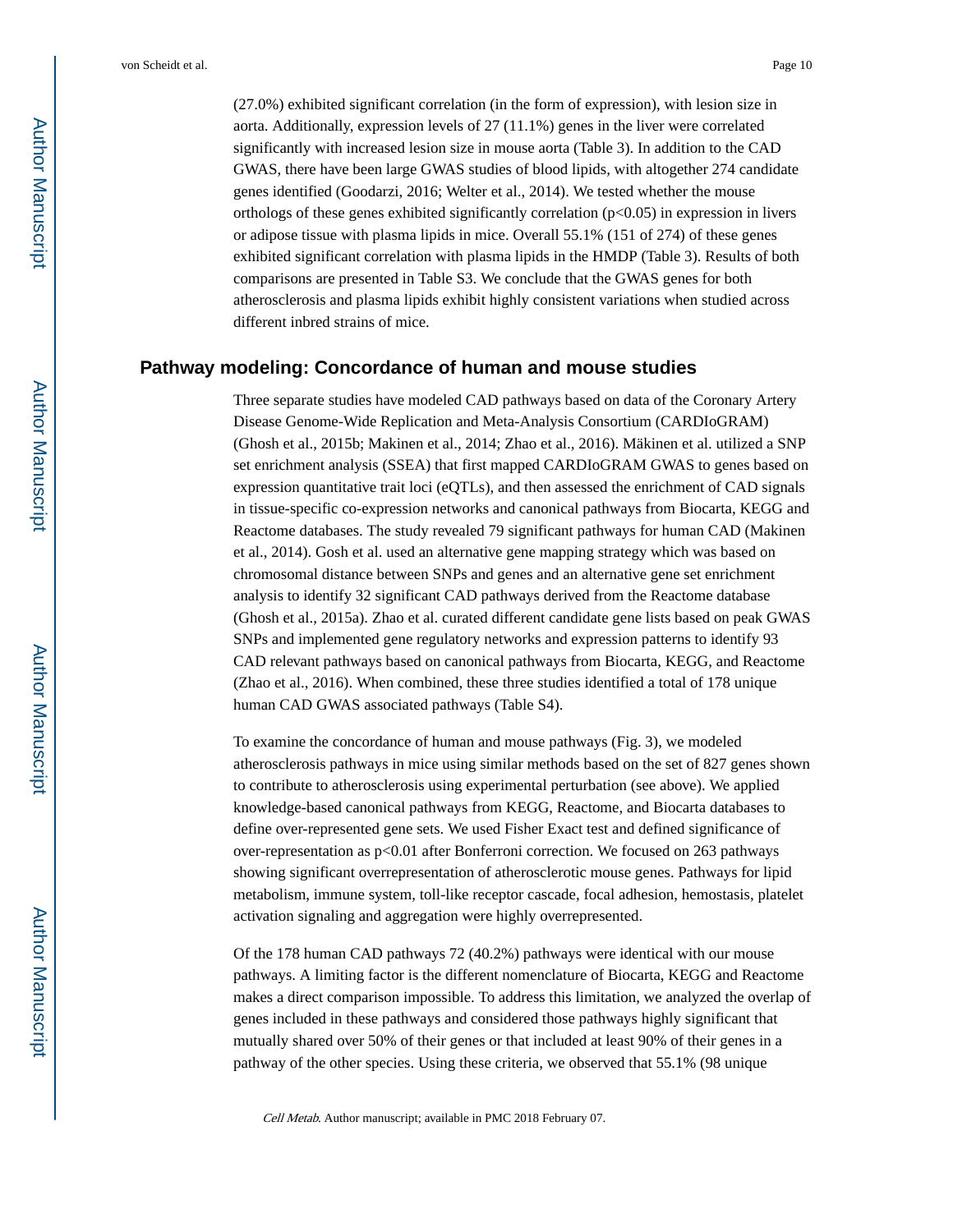pathways) of human CAD associated pathways overlapped with atherosclerosis pathways of the mouse and 53.2% (140) of mouse pathways overlapped with human CAD GWAS associated pathways.

For pathways based on mouse data, only 5 overlapped less than 30% with human pathways. These mouse-specific pathways included diabetes, developmental biology and regulation of gene expression in beta cells. The last pathway, for example, consists of 20 genes and shares Akt1, Akt2, Akt3, Foxo1, Hnf4a, Hnf4g and insulin with known human CAD associated pathways, whereas the genes Foxa2, Foxa3, Gck, Iapp, Mafa, Neurod1, Nkx2-2, Nkx6-1, Pax6, Pdx1, Pklr and Slc2a2 were not present in the human pathways. Altogether, 37 human pathways showed less than 30% overlap. These included metabolism of polyamines, organic cation anion zwitterion transport, pantothenate and CoA biosynthesis, phenylalanine metabolism, sulfur amino acid metabolism and tRNA aminoacylation. Two unexpected pathways, the neuroactive ligand receptor interaction pathway and neurotrophin signaling pathway, exhibited around 50% overlap between mice and humans. Since most mouse models do not develop myocardial infarctions, it was of interest to examine whether the species differed in relevant pathways such as coagulation or collagen degradation. However, no such significant differences were observed. Overall, these findings highlight a high biological consistency between the species, as only 42 (11.4%) of 369 (human and mouse) unique atherosclerosis related pathways shared less than 30% of genes between species.

One way to visualize concordance of atherosclerosis associated pathways between human and mouse is to summarize them as clusters. We used a principal component analysis to reduce the high-dimensionality of the data to group the pathways according to the overlap of their constituent genes (Fig. S2). In this representation, the closer the pathways, the higher the percentage of shared genes. We divided clusters according to the functions of their genes, with the following categories: antigen, apoptosis, cancer, cell-cycle, focal adhesion, immune system, inflammation, lipid and lipoprotein metabolism, platelet function and proliferation and transcription.

## **Confounding Issues**

In assessing the relevance of studies in mice for human CAD, there are a number of potential confounders that need to be considered. Below we briefly discuss the most significant.

#### **Large versus small effect size genetic perturbations**

Whereas common forms of CAD result from interactions of many different genetic and environmental factors, the majority of mouse studies are carried out using large genetic or environmental perturbations, such as knockout mice or extremely high cholesterol diets. Such extreme perturbations may affect many pathways and hundreds or thousands of genes, quite possible influencing atherosclerosis in kind of a bystander manner rather than directly. The genes identified in GWAS studies on the other hand, generally exhibit very modest functional variation.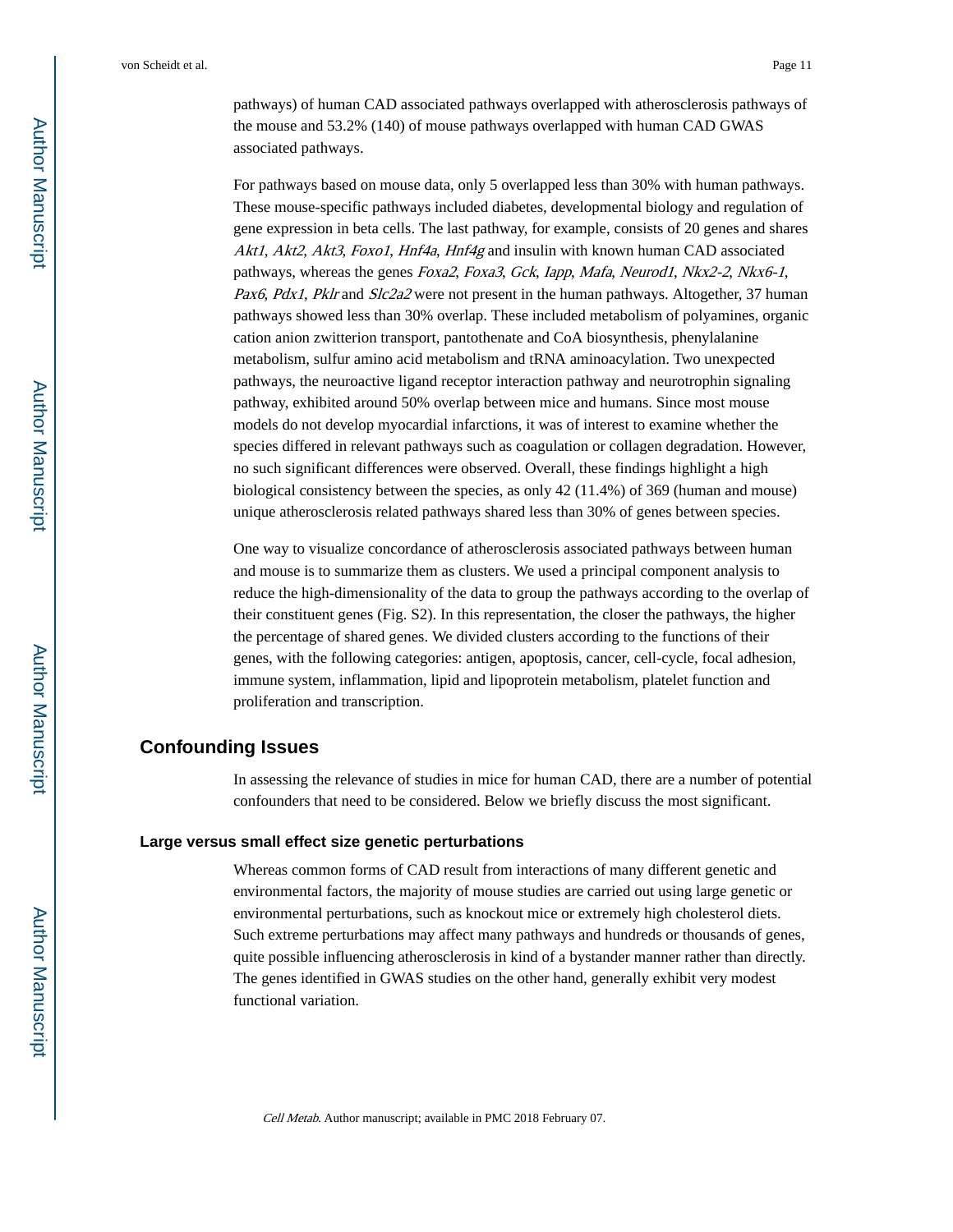#### **The problem of passenger genes**

Until the past several years, most gene targeted mice were generated on a strain 129/J genetic background and then transferred to the strain C57BL/6J by a series of backcrosses. While 5–10 generations of backcrossing will successfully eliminate the majority of genetic 129/5 contribution, regions immediately flanking the targeted gene will remain, since rare recombination events will be required to substitute C57BL/6J alleles. Thus, hundreds of 129/J genes including many with functional differences, will typically contaminate such studies. Since many different biologic pathways converge on atherosclerosis, the possibility of a passenger gene effect is significant. Similarly, transgenic mice are often generated on backgrounds other than C57BL/J (Lusis et al., 2007). Recent studies have examined the passenger gene issue in studies of immune functions and bone metabolism (Ackert-Bicknell and Rosen, 2015; Vanden Berghe et al., 2015).

#### **The candidate gene approach is inherently biased**

Candidate genes are generally selected for study based on what is known from human studies of atherosclerosis or from other biologic data. For example, some studies are directed at investigating mechanisms contributing to risk factors such as high blood pressure or hypercholesterolemia. Clearly, this could result in an artificial overlap of results in mousehuman comparisons. Studies of natural variations in mice, on the other hand, do not suffer from this bias and are more likely to reflect meaningful overlap.

#### **Statistical considerations**

Phenomena such as "winners curse", the concept that the first report is likely to a have a larger effect size than subsequent studies, and "publication bias" the concept that the literature will be biased because positive results are more likely to be published than negative results, have undoubtedly skewed the results of studies of candidate genes. For example, beginning in the 1980's with the development of methods for examining genetic variation at the DNA level, many studies of relatively small numbers of patients and controls (typically, hundreds) reported "significant" associations of DNA variants with common diseases. Few of the many hundreds of reported findings could be replicated in the much larger and unbiased GWAS studies (Altshuler et al., 2008). A similar situation may apply to investigations of candidate genes in mice using knockout or transgene technologies, particularly given the very large non-genetic variation of atherosclerosis lesion assays in mice (Daugherty and Rateri, 2012). Indeed there are numerous examples of the failure to replicate findings for such studies, such as those involving Abcg1, SRA and CD36 (Moore et al., 2005; Witztum, 2005).

#### **Lesion analyses in mice and humans**

Comparisons of different studies in mice are difficult given the lack of a standardized protocol. Variables between studies include the model, the method (en face, frozen sections, cholesterol content), the staining procedure (lipid, immune), the diet, the length of the study, the age of the mice, the vivarium conditions, and the number of mice studied. Because of the small size of mouse lesions, quantitative analyses of cell composition and gene expression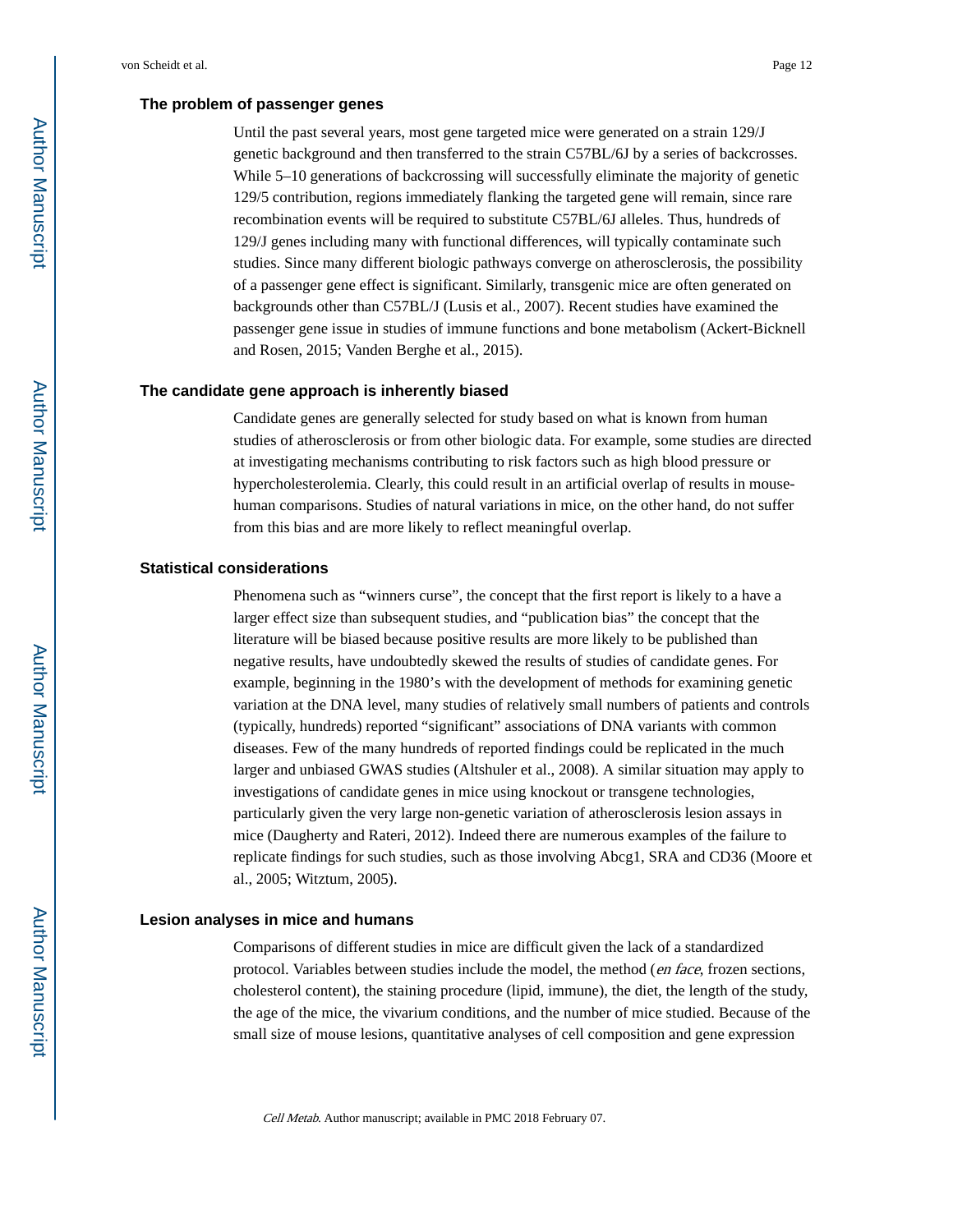are difficult (Erbilgin et al., 2013; Zhao et al., 2007). On the other hand, most human studies used clinical definitions for atherosclerosis.

## **Discussion**

Most of our current understanding of the mechanisms underlying atherosclerosis derives from studies with mouse models. An important issue relates to the relevance of mouse models for human pathobiology, particularly since mouse data are being used to develop drug targets, and mouse models are also used to test therapeutic compounds in preclinical studies. The recent identification of human loci associated with CAD or plasma lipids in large GWAS studies (Consortium, 2011; Consortium et al., 2013b; Goodarzi, 2016; Nikpay et al., 2015; Samani et al., 2007; Schunkert et al., 2011; Welter et al., 2014) provided an opportunity to perform systematic gene comparisons between the two species. We first carried out a comprehensive survey of genes that have been significantly associated with atherosclerosis in mice using experimental perturbation, identifying a total of 827 genes that have been reported to influence lesion development. We also surveyed results from studies of natural genetic variation affecting atherosclerosis in mice. We then performed three different comparison analyses. The first addressed the consistency of atherosclerosis risk factors between the species. The second addressed the overlap of human CAD GWAS genes with results from mouse studies. And the third examined the overlap of 178 human CAD pathways and 263 mouse atherosclerosis pathways. We observed strong overlap in all three analyses. In particular, nearly all the human GWAS genes that have been studied in mice (45 of 46) show consistent effects on atherosclerosis. This includes lipoprotein(a), which was studied as a transgenic but does not have a homolog in mouse.

Our conclusions differ from a recent study by Pasterkamp and colleagues in which the investigators concluded that, with the exception of lipoprotein metabolism, mouse studies are likely to be of very limited value in understanding the human disease (Pasterkamp et al., 2016). These investigators performed a comprehensive survey of mouse studies of candidate genes (in total 659) and focused on the overlap with human GWAS genes. We confirmed about 75% of their mouse candidate genes in our literature search, but did not find clear evidence for the remaining 25% in the literature. This may have been caused by the selection of the human ortholog names, different search criteria and more stringent inclusion of genes in our study (for example, several of their genes exhibited only a suggestive effect on atherosclerosis in mice). However, in addition to the number and interpretation of mouse genes identified in the literature, there were further significant differences between the studies. First, our analysis included additional atherosclerosis risk factors while theirs focused only on lipids. Second, we used a more refined set of human genes based not only on distance to the peak SNP, but also functional information, particularly expression quantitative trait loci data. Using GWAS data we performed additional comparisons, such as examining the GWAS genes that have been tested in mouse models for consistency. Third, we did not restrict our comparison to genes from engineered mouse models, but included data from studies of naturally occurring variations in mice. This is perhaps the strongest line of evidence supporting the relevance of mouse models because it avoids some of the biases inherent in the other comparisons. Finally, the pathway databases used in the two studies are different: the previous study used Ingenuity, a compilation of broad literature data from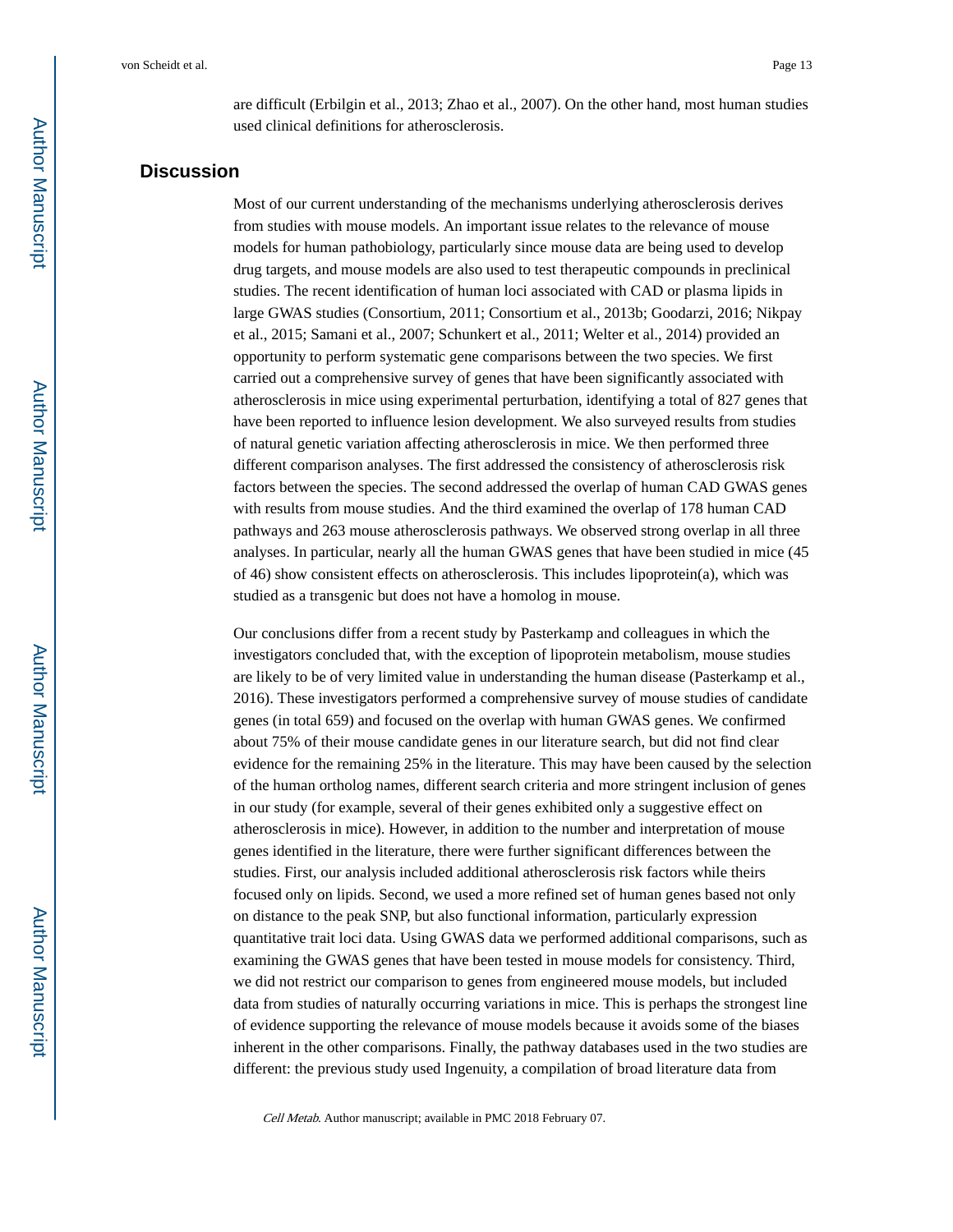multiple species and tissues, while we used the Biocarta, KEGG and Reactome databases. In contrast to the previous report, we conclude that the genes and pathways uncovered from the mouse atherosclerosis studies reflect highly overlapping biology with that revealed by human GWAS of coronary artery disease. This does not mean that there were no significant differences. For example, the most impactful human GWAS locus, on chromosome 9p21, is probably mediated by changes in the expression of a long noncoding RNA, ANRIL, that is not conserved in the mouse (Holdt et al., 2013). Also, while the conservation of disease pathways between mice and humans is highly significant, it is far from complete.

The relevance of animal models for common human disorders has been questioned, largely based on the failure of drug targets developed in animal models to show efficacy in human trials (Greek and Hansen, 2013; Mak et al., 2014; Perrin, 2014; Richmond and Su, 2008). One explanation of course is that there are significant differences between the species. Another plausible explanation is that there are several false positives in the mouse data, as discussed above. A third relates to experimental design. In particular, it is not clear that knockout mice are appropriate for modeling the subtle genetic variations that underlie common forms of atherosclerosis. Finally, most mouse studies were performed on a single genetic background (generally, strain C57BL/6J), which may severely limit the breadth of the conclusions that can be drawn (Gasch et al., 2016). Despite these limitations in mouse studies, our comparison between species revealed many converging pathways and supports the value of mouse models in revealing critical mechanistic processes of atherogenesis.

Focusing on the pathogenic pathways rather than individual genes is likely to be a more productive way to translate information from animal models to human studies. Of immediate interest is to further determine the factors regulating these pathways and to identify the tissues in which they contribute to atherosclerosis. Additionally, the convergent and divergent pathways between species revealed from our comparative review may help to guide the selection of the appropriate models in future preclinical studies. In addition to lesion progression, some studies have suggested an overlap of genes controlling lesion regression in mice and humans, suggesting a possible avenue for therapeutic investigation (Ramsey et al., 2014). Given the many advantages of mice for studying atherosclerosis, including access to tissues and the ability to control the environment, studies on mice will probably continue to lead the way to mechanistic understanding.

## **Supplementary Material**

Refer to Web version on PubMed Central for supplementary material.

## **Acknowledgments**

This work was supported by grants from the Fondation Leducq (CADgenomics: Understanding CAD Genes, 12CVD02), the German Federal Ministry of Education and Research (BMBF) within the framework or the e:Med research and funding concept (e:AtheroSysMed, grant 01ZX1313A-2014), the European Union Seventh Framework Program FP7/2007–2013 under grant agreement n° HEALTH-F2-2013-601456 (CVgenes-at-target), and from the DFG as part of the Sonderforschungsbereich CRC 1123 (B2).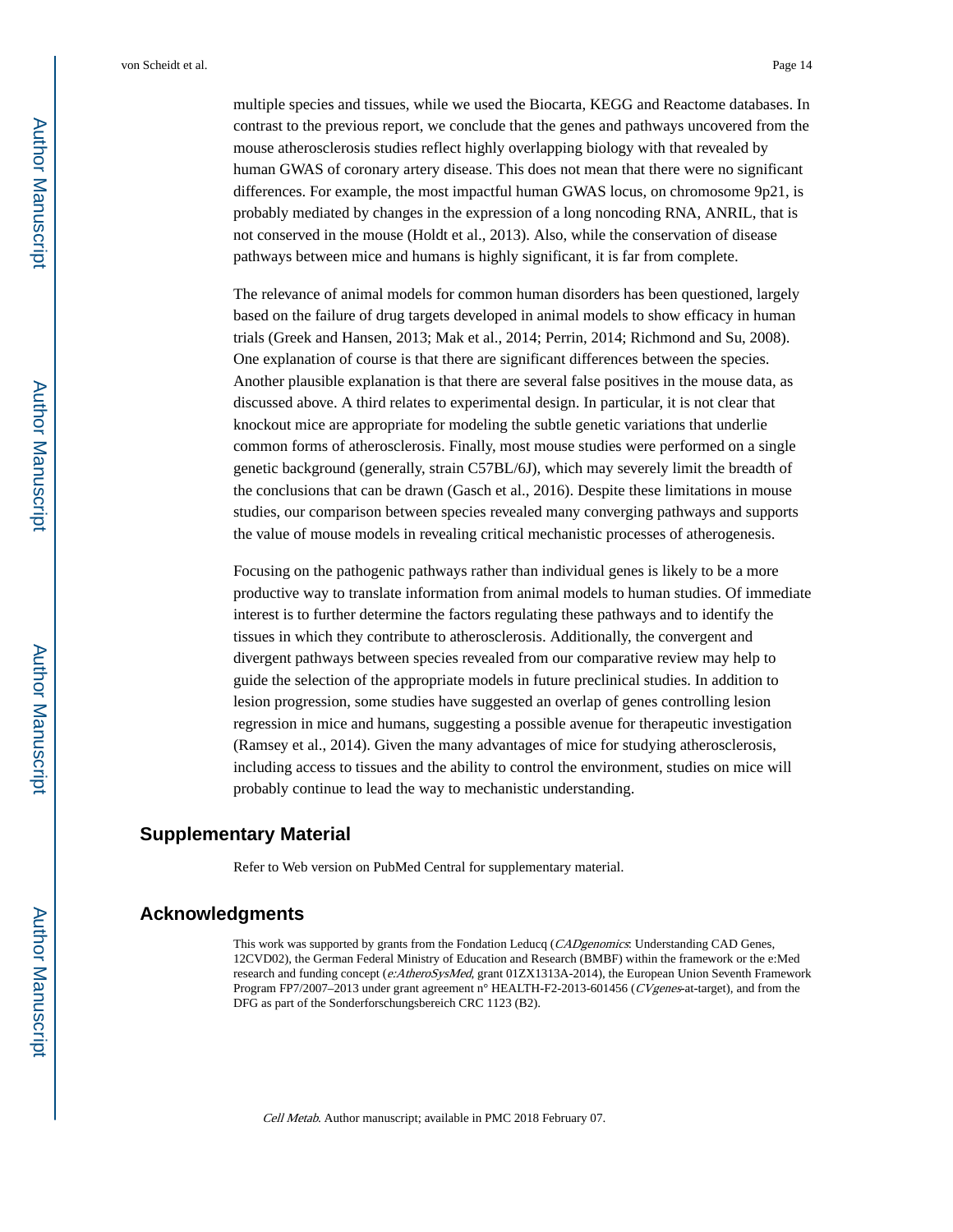## **References**

- Ackert-Bicknell CL, Rosen CJ. Passenger Gene Mutations: Unwanted Guests in Genetically Modified Mice. J Bone Miner Res. 2015
- Altshuler D, Daly MJ, Lander ES. Genetic mapping in human disease. Science. 2008; 322:881–888. [PubMed: 18988837]
- Araujo JA. Particulate air pollution, systemic oxidative stress, inflammation, and atherosclerosis. Air Qual Atmos Health. 2010; 4:79–93. [PubMed: 21461032]
- Arnold AP, Reue K, Eghbali M, Vilain E, Chen X, Ghahramani N, Itoh Y, Li J, Link JC, Ngun T, Williams-Burris SM. The importance of having two X chromosomes. Philos Trans R Soc Lond B Biol Sci. 2016:371.
- Beck J, Garcia R, Heiss G, Vokonas PS, Offenbacher S. Periodontal disease and cardiovascular disease. J Periodontol. 1996; 67:1123–1137. [PubMed: 8910831]
- Bennett BJ, Davis RC, Civelek M, Orozco L, Wu J, Qi H, Pan C, Packard RR, Eskin E, Yan M, Kirchgessner T, Wang Z, Li X, Gregory JC, Hazen SL, Gargalovic PS, Lusis AJ. Genetic Architecture of Atherosclerosis in Mice: A Systems Genetics Analysis of Common Inbred Strains. PLoS Genet. 2015; 11:e1005711. [PubMed: 26694027]
- Bennett BJ, de Aguiar Vallim TQ, Wang Z, Shih DM, Meng Y, Gregory J, Allayee H, Lee R, Graham M, Crooke R, Edwards PA, Hazen SL, Lusis AJ. Trimethylamine-N-oxide, a metabolite associated with atherosclerosis, exhibits complex genetic and dietary regulation. Cell metabolism. 2013; 17:49–60. [PubMed: 23312283]
- Bennett BJ, Farber CR, Orozco L, Kang HM, Ghazalpour A, Siemers N, Neubauer M, Neuhaus I, Yordanova R, Guan B, Truong A, Yang WP, He A, Kayne P, Gargalovic P, Kirchgessner T, Pan C, Castellani LW, Kostem E, Furlotte N, Drake TA, Eskin E, Lusis AJ. A high-resolution association mapping panel for the dissection of complex traits in mice. Genome Res. 2010; 20:281–290. [PubMed: 20054062]
- Bennett BJ, Scatena M, Kirk EA, Rattazzi M, Varon RM, Averill M, Schwartz SM, Giachelli CM, Rosenfeld ME. Osteoprotegerin inactivation accelerates advanced atherosclerotic lesion progression and calcification in older ApoE−/− mice. Arterioscler Thromb Vasc Biol. 2006; 26:2117–2124. [PubMed: 16840715]
- Berard AM, Foger B, Remaley A, Shamburek R, Vaisman BL, Talley G, Paigen B, Hoyt RF Jr, Marcovina S, Brewer HB Jr, Santamarina-Fojo S. High plasma HDL concentrations associated with enhanced atherosclerosis in transgenic mice overexpressing lecithin-cholesteryl acyltransferase. Nat Med. 1997; 3:744–749. [PubMed: 9212100]
- Boue S, Tarasov K, Janis M, Lebrun S, Hurme R, Schlage W, Lietz M, Vuillaume G, Ekroos K, Steffen Y, Peitsch MC, Laaksonen R, Hoeng J. Modulation of atherogenic lipidome by cigarette smoke in apolipoprotein E-deficient mice. Atherosclerosis. 2012; 225:328–334. [PubMed: 23102783]
- Braenne I, Civelek M, Vilne B, Di Narzo A, Johnson AD, Zhao Y, Reiz B, Codoni V, Webb TR, Foroughi Asl H, Hamby SE, Zeng L, Tregouet DA, Hao K, Topol EJ, Schadt EE, Yang X, Samani NJ, Bjorkegren JL, Erdmann J, Schunkert H, Lusis AJ. Leducq Consortium C.A.D.G.d. Prediction of Causal Candidate Genes in Coronary Artery Disease Loci. Arterioscler Thromb Vasc Biol. 2015; 35:2207–2217. [PubMed: 26293461]
- Broeckel U, Hengstenberg C, Mayer B, Holmer S, Martin LJ, Comuzzie AG, Blangero J, Nurnberg P, Reis A, Riegger GA, Jacob HJ, Schunkert H. A comprehensive linkage analysis for myocardial infarction and its related risk factors. Nat Genet. 2002; 30:210–214. [PubMed: 11818963]
- Cao LY, Soler DC, Debanne SM, Grozdev I, Rodriguez ME, Feig RL, Carman TL, Gilkeson RC, Orringer CE, Kern EF, McCormick TS, Cooper KD, Korman NJ. Psoriasis and cardiovascular risk factors: increased serum myeloperoxidase and corresponding immunocellular overexpression by Cd11b(+) CD68(+) macrophages in skin lesions. Am J Transl Res. 2013; 6:16–27. [PubMed: 24349618]
- Chiba T, Shinozaki S, Nakazawa T, Kawakami A, Ai M, Kaneko E, Kitagawa M, Kondo K, Chait A, Shimokado K. Leptin deficiency suppresses progression of atherosclerosis in apoE-deficient mice. Atherosclerosis. 2008; 196:68–75. [PubMed: 17362969]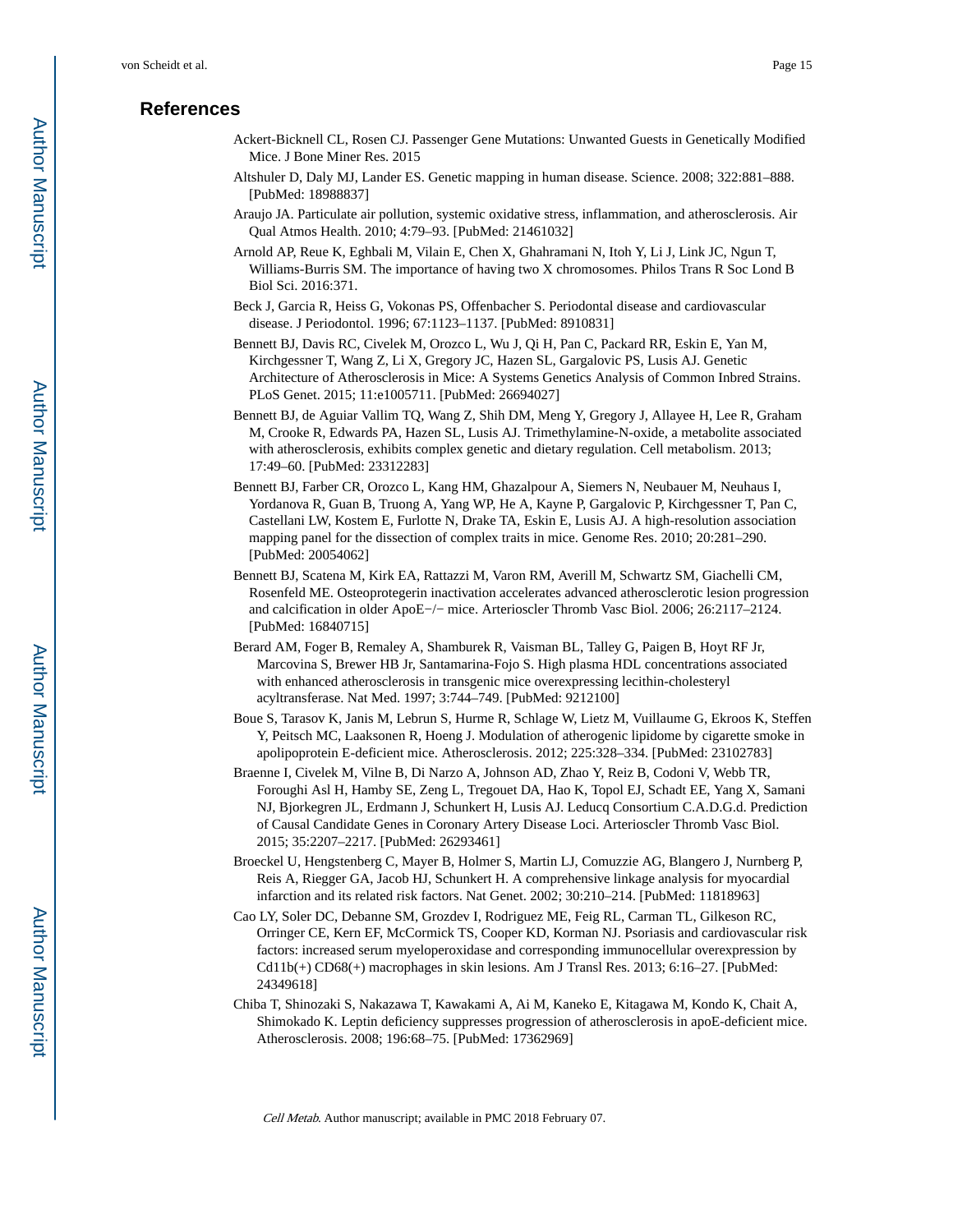- Deloukas P, Kanoni S, Willenborg C, Farrall M, Assimes TL, Thompson JR, Ingelsson E, Saleheen D, Erdmann J, Goldstein BA, Stirrups K, Konig IR, Cazier JB, Johansson A, Hall AS, Lee JY, Willer CJ, Chambers JC, Esko T, Folkersen L, Goel A, Grundberg E, Havulinna AS, Ho WK, Hopewell JC, Eriksson N, Kleber ME, Kristiansson K, Lundmark P, Lyytikainen LP, Rafelt S, Shungin D, Strawbridge RJ, Thorleifsson G, Tikkanen E, Van Zuydam N, Voight BF, Waite LL, Zhang W, Ziegler A, Absher D, Altshuler D, Balmforth AJ, Barroso I, Braund PS, Burgdorf C, Claudi-Boehm S, Cox D, Dimitriou M, Do R, Doney AS, El Mokhtari N, Eriksson P, Fischer K, Fontanillas P, Franco-Cereceda A, Gigante B, Groop L, Gustafsson S, Hager J, Hallmans G, Han BG, Hunt SE, Kang HM, Illig T, Kessler T, Knowles JW, Kolovou G, Kuusisto J, Langenberg C, Langford C, Leander K, Lokki ML, Lundmark A, McCarthy MI, Meisinger C, Melander O, Mihailov E, Maouche S, Morris AD, Muller-Nurasyid M, Mu TC, Nikus K, Peden JF, Rayner NW, Rasheed A, Rosinger S, Rubin D, Rumpf MP, Schafer A, Sivananthan M, Song C, Stewart AF, Tan ST, Thorgeirsson G, van der Schoot CE, Wagner PJ, Wells GA, Wild PS, Yang TP, Amouyel P, Arveiler D, Basart H, Boehnke M, Boerwinkle E, Brambilla P, Cambien F, Cupples AL, de Faire U, Dehghan A, Diemert P, Epstein SE, Evans A, Ferrario MM, Ferrieres J, Gauguier D, Go AS, Goodall AH, Gudnason V, Hazen SL, Holm H, Iribarren C, Jang Y, Kahonen M, Kee F, Kim HS, Klopp N, Koenig W, Kratzer W, Kuulasmaa K, Laakso M, Laaksonen R, Lee JY, Lind L, Ouwehand WH, Parish S, Park JE, Pedersen NL, Peters A, Quertermous T, Rader DJ, Salomaa V, Schadt E, Shah SH, Sinisalo J, Stark K, Stefansson K, Tregouet DA, Virtamo J, Wallentin L, Wareham N, Zimmermann ME, Nieminen MS, Hengstenberg C, Sandhu MS, Pastinen T, Syvanen AC, Hovingh GK, Dedoussis G, Franks PW, Lehtimaki T, Metspalu A, Zalloua PA, Siegbahn A, Schreiber S, Ripatti S, Blankenberg SS, Perola M, Clarke R, Boehm BO, O'Donnell C, Reilly MP, Marz W, Collins R, Kathiresan S, Hamsten A, Kooner JS, Thorsteinsdottir U, Danesh J, Palmer CN, Roberts R, Watkins H, Schunkert H, Samani NJ. Consortium CAD; Consortium D, Consortium C, Wellcome Trust Case Control, C. Large-scale association analysis identifies new risk loci for coronary artery disease. Nat Genet. 2013a; 45:25–33. [PubMed: 23202125] Consortium CADG. A genome-wide association study in Europeans and South Asians identifies five
- new loci for coronary artery disease. Nat Genet. 2011; 43:339–344. [PubMed: 21378988] Deloukas P, Kanoni S, Willenborg C, Farrall M, Assimes TL, Thompson JR, Ingelsson E, Saleheen D,
	- Erdmann J, Goldstein BA, Stirrups K, Konig IR, Cazier JB, Johansson A, Hall AS, Lee JY, Willer CJ, Chambers JC, Esko T, Folkersen L, Goel A, Grundberg E, Havulinna AS, Ho WK, Hopewell JC, Eriksson N, Kleber ME, Kristiansson K, Lundmark P, Lyytikainen LP, Rafelt S, Shungin D, Strawbridge RJ, Thorleifsson G, Tikkanen E, Van Zuydam N, Voight BF, Waite LL, Zhang W, Ziegler A, Absher D, Altshuler D, Balmforth AJ, Barroso I, Braund PS, Burgdorf C, Claudi-Boehm S, Cox D, Dimitriou M, Do R, Doney AS, El Mokhtari N, Eriksson P, Fischer K, Fontanillas P, Franco-Cereceda A, Gigante B, Groop L, Gustafsson S, Hager J, Hallmans G, Han BG, Hunt SE, Kang HM, Illig T, Kessler T, Knowles JW, Kolovou G, Kuusisto J, Langenberg C, Langford C, Leander K, Lokki ML, Lundmark A, McCarthy MI, Meisinger C, Melander O, Mihailov E, Maouche S, Morris AD, Muller-Nurasyid M, Mu TC, Nikus K, Peden JF, Rayner NW, Rasheed A, Rosinger S, Rubin D, Rumpf MP, Schafer A, Sivananthan M, Song C, Stewart AF, Tan ST, Thorgeirsson G, van der Schoot CE, Wagner PJ, Wells GA, Wild PS, Yang TP, Amouyel P, Arveiler D, Basart H, Boehnke M, Boerwinkle E, Brambilla P, Cambien F, Cupples AL, de Faire U, Dehghan A, Diemert P, Epstein SE, Evans A, Ferrario MM, Ferrieres J, Gauguier D, Go AS, Goodall AH, Gudnason V, Hazen SL, Holm H, Iribarren C, Jang Y, Kahonen M, Kee F, Kim HS, Klopp N, Koenig W, Kratzer W, Kuulasmaa K, Laakso M, Laaksonen R, Lee JY, Lind L, Ouwehand WH, Parish S, Park JE, Pedersen NL, Peters A, Quertermous T, Rader DJ, Salomaa V, Schadt E, Shah SH, Sinisalo J, Stark K, Stefansson K, Tregouet DA, Virtamo J, Wallentin L, Wareham N, Zimmermann ME, Nieminen MS, Hengstenberg C, Sandhu MS, Pastinen T, Syvanen AC, Hovingh GK, Dedoussis G, Franks PW, Lehtimaki T, Metspalu A, Zalloua PA, Siegbahn A, Schreiber S, Ripatti S, Blankenberg SS, Perola M, Clarke R, Boehm BO, O'Donnell C, Reilly MP, Marz W, Collins R, Kathiresan S, Hamsten A, Kooner JS, Thorsteinsdottir U, Danesh J, Palmer CN, Roberts R, Watkins H, Schunkert H, Samani NJ. Consortium CD; Consortium D, Consortium C, Wellcome Trust Case Control, C. Large-scale association analysis identifies new risk loci for coronary artery disease. Nat Genet. 2013b; 45:25–33. [PubMed: 23202125]
- Daugherty A, Rateri DL. Do vivarium conditions influence atherosclerotic lesion size? Arterioscler Thromb Vasc Biol. 2012; 32:2339–2340. [PubMed: 22972938]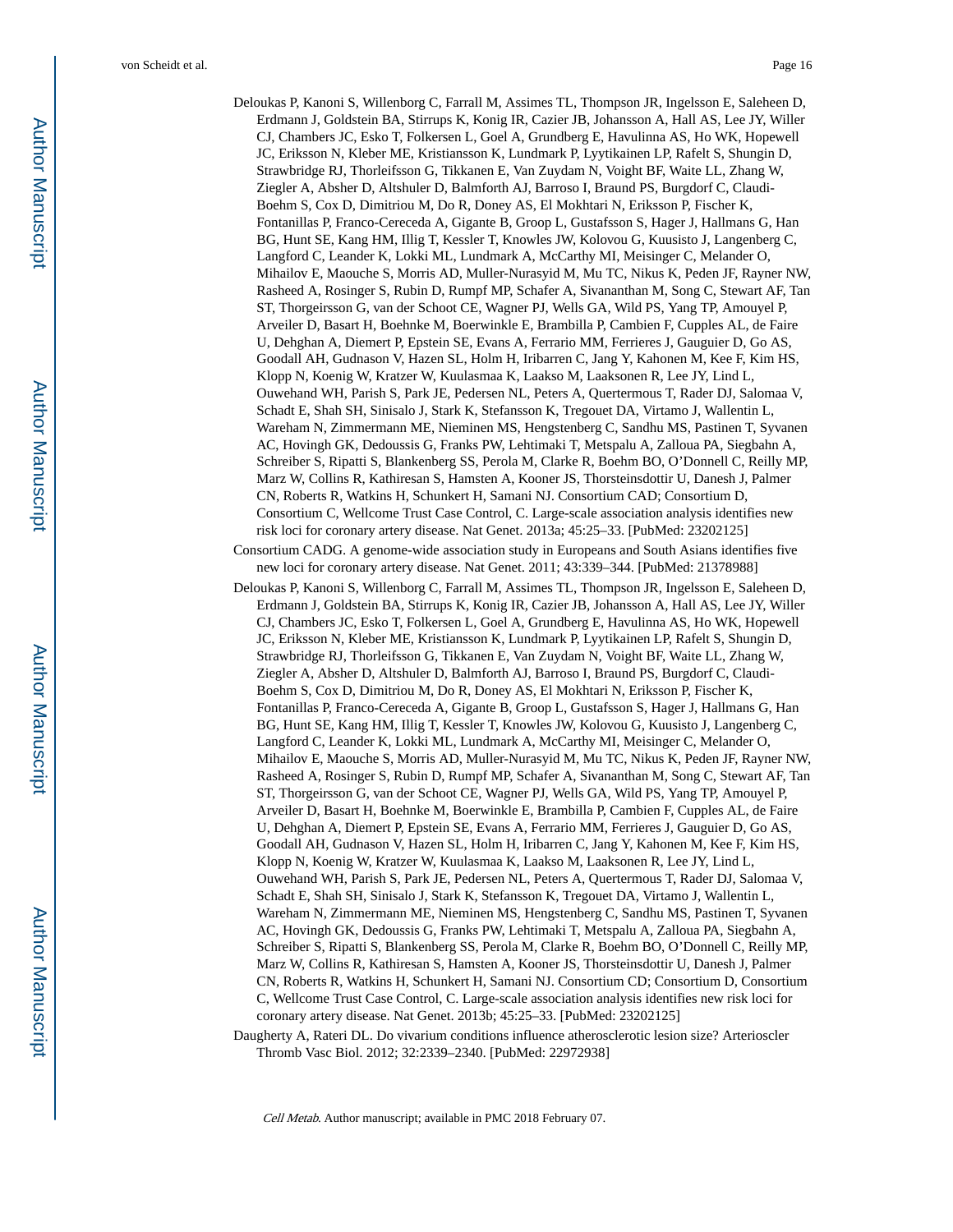- Davies MJ. The contribution of thrombosis to the clinical expression of coronary atherosclerosis. Thromb Res. 1996; 82:1–32. [PubMed: 8731506]
- del Rincon ID, Williams K, Stern MP, Freeman GL, Escalante A. High incidence of cardiovascular events in a rheumatoid arthritis cohort not explained by traditional cardiac risk factors. Arthritis Rheum. 2001; 44:2737–2745. [PubMed: 11762933]
- Erbilgin A, Siemers N, Kayne P, Yang WP, Berliner J, Lusis AJ. Gene expression analyses of mouse aortic endothelium in response to atherogenic stimuli. Arterioscler Thromb Vasc Biol. 2013; 33:2509–2517. [PubMed: 23990205]
- Erdmann J, Stark K, Esslinger UB, Rumpf PM, Koesling D, de Wit C, Kaiser FJ, Braunholz D, Medack A, Fischer M, Zimmermann ME, Tennstedt S, Graf E, Eck S, Aherrahrou Z, Nahrstaedt J, Willenborg C, Bruse P, Braenne I, Nothen MM, Hofmann P, Braund PS, Mergia E, Reinhard W, Burgdorf C, Schreiber S, Balmforth AJ, Hall AS, Bertram L, Steinhagen-Thiessen E, Li SC, Marz W, Reilly M, Kathiresan S, McPherson R, Walter U, Ott J, Samani NJ, Strom TM, Meitinger T, Hengstenberg C, Schunkert H. CardioGram. Dysfunctional nitric oxide signalling increases risk of myocardial infarction. Nature. 2013; 504:432–436. [PubMed: 24213632]
- Expert Panel on Detection, E., and Treatment of High Blood Cholesterol in, A. Executive Summary of The Third Report of The National Cholesterol Education Program (NCEP) Expert Panel on Detection, Evaluation, And Treatment of High Blood Cholesterol In Adults (Adult Treatment Panel III). JAMA. 2001; 285:2486–2497. [PubMed: 11368702]
- Feig JE, Hewing B, Smith JD, Hazen SL, Fisher EA. High-density lipoprotein and atherosclerosis regression: evidence from preclinical and clinical studies. Circ Res. 2014; 114:205–213. [PubMed: 24385513]
- Gasch AP, Payseur BA, Pool JE. The Power of Natural Variation for Model Organism Biology. Trends Genet. 2016; 32:147–154. [PubMed: 26777596]
- Ghosh S, Vivar J, Nelson CP, Willenborg C, Segre AV, Makinen VP, Nikpay M, Erdmann J, Blankenberg S, O'Donnell C, Marz W, Laaksonen R, Stewart AF, Epstein SE, Shah SH, Granger CB, Hazen SL, Kathiresan S, Reilly MP, Yang X, Quertermous T, Samani NJ, Schunkert H, Assimes TL, McPherson R. Systems Genetics Analysis of Genome-Wide Association Study Reveals Novel Associations Between Key Biological Processes and Coronary Artery Disease. Arterioscler Thromb Vasc Biol. 2015a; 35:1712–1722. [PubMed: 25977570]
- Ghosh S, Vivar J, Nelson CP, Willenborg C, Segrè AV, Mäkinen VP, Nikpay M, Erdmann J, Blankenberg S, O'Donnell C, März W, Laaksonen R, Stewart AF, Epstein SE, Shah SH, Granger CB, Hazen SL, Kathiresan S, Reilly MP, Yang X, Quertermous T, Samani NJ, Schunkert H, Assimes TL, McPherson R. Systems Genetics Analysis of Genome-Wide Association Study Reveals Novel Associations Between Key Biological Processes and Coronary Artery Disease. Arterioscler Thromb Vasc Biol. 2015b; 35:1712–1722. [PubMed: 25977570]
- Goel R, Schrank BR, Arora S, Boylan B, Fleming B, Miura H, Newman PJ, Molthen RC, Newman DK. Site-specific effects of PECAM-1 on atherosclerosis in LDL receptor-deficient mice. Arterioscler Thromb Vasc Biol. 2008; 28:1996–2002. [PubMed: 18669884]
- Goldstein JL, Brown MS. A century of cholesterol and coronaries: from plaques to genes to statins. Cell. 2015; 161:161–172. [PubMed: 25815993]
- Goodarzi MO. Genetics of Common Endocrine Disease: The Present and the Future. J Clin Endocrinol Metab. 2016; 101:787–794. [PubMed: 26908105]
- Greek R, Hansen LA. Questions regarding the predictive value of one evolved complex adaptive system for a second: exemplified by the SOD1 mouse. Prog Biophys Mol Biol. 2013; 113:231– 253. [PubMed: 23791779]
- Grundy SM, Cleeman JI, Merz CN, Brewer HB Jr, Clark LT, Hunninghake DB, Pasternak RC, Smith SC Jr, Stone NJ. National Heart, L., Blood, I., American College of Cardiology, F., and American Heart, A. Implications of recent clinical trials for the National Cholesterol Education Program Adult Treatment Panel III guidelines. Circulation. 2004; 110:227–239. [PubMed: 15249516]
- Harrow J, Frankish A, Gonzalez JM, Tapanari E, Diekhans M, Kokocinski F, Aken BL, Barrell D, Zadissa A, Searle S, Barnes I, Bignell A, Boychenko V, Hunt T, Kay M, Mukherjee G, Rajan J, Despacio-Reyes G, Saunders G, Steward C, Harte R, Lin M, Howald C, Tanzer A, Derrien T, Chrast J, Walters N, Balasubramanian S, Pei B, Tress M, Rodriguez JM, Ezkurdia I, van Baren J, Brent M, Haussler D, Kellis M, Valencia A, Reymond A, Gerstein M, Guigo R, Hubbard TJ.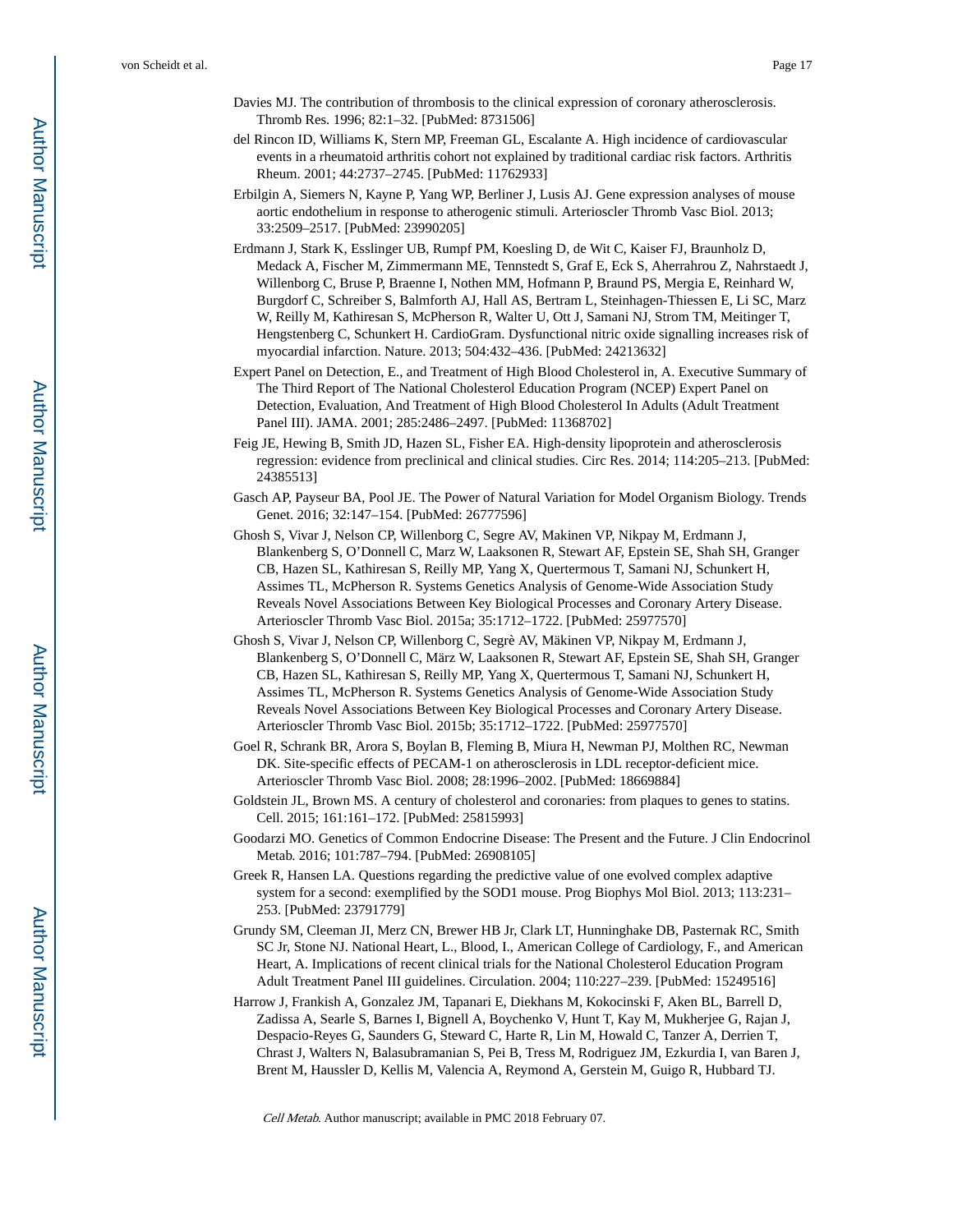GENCODE: the reference human genome annotation for The ENCODE Project. Genome Res. 2012; 22:1760–1774. [PubMed: 22955987]

- Heidt T, Sager HB, Courties G, Dutta P, Iwamoto Y, Zaltsman A, von Zur Muhlen C, Bode C, Fricchione GL, Denninger J, Lin CP, Vinegoni C, Libby P, Swirski FK, Weissleder R, Nahrendorf M. Chronic variable stress activates hematopoietic stem cells. Nat Med. 2014; 20:754–758. [PubMed: 24952646]
- Holdt LM, Hoffmann S, Sass K, Langenberger D, Scholz M, Krohn K, Finstermeier K, Stahringer A, Wilfert W, Beutner F, Gielen S, Schuler G, Gabel G, Bergert H, Bechmann I, Stadler PF, Thiery J, Teupser D. Alu elements in ANRIL non-coding RNA at chromosome 9p21 modulate atherogenic cell functions through trans-regulation of gene networks. PLoS Genet. 2013; 9:e1003588. [PubMed: 23861667]
- Holmes SD, Krantz DS, Rogers H, Gottdiener J, Contrada RJ. Mental stress and coronary artery disease: a multidisciplinary guide. Prog Cardiovasc Dis. 2006; 49:106–122. [PubMed: 17046436]
- Hsu J, Smith JD. Genetic-genomic replication to identify candidate mouse atherosclerosis modifier genes. J Am Heart Assoc. 2013; 2:e005421. [PubMed: 23525445]
- Hu W, Polinsky P, Sadoun E, Rosenfeld ME, Schwartz SM. Atherosclerotic lesions in the common coronary arteries of ApoE knockout mice. Cardiovasc Pathol. 2005; 14:120–125. [PubMed: 15914296]
- Huby AC, Otvos L Jr, Belin de Chantemele EJ. Leptin Induces Hypertension and Endothelial Dysfunction via Aldosterone-Dependent Mechanisms in Obese Female Mice. Hypertension. 2016; 67:1020–1028. [PubMed: 26953321]
- Huszar D, Varban ML, Rinninger F, Feeley R, Arai T, Fairchild-Huntress V, Donovan MJ, Tall AR. Increased LDL cholesterol and atherosclerosis in LDL receptor-deficient mice with attenuated expression of scavenger receptor B1. Arterioscler Thromb Vasc Biol. 2000; 20:1068–1073. [PubMed: 10764675]
- Ishibashi S, Goldstein JL, Brown MS, Herz J, Burns DK. Massive xanthomatosis and atherosclerosis in cholesterol-fed low density lipoprotein receptor-negative mice. J Clin Invest. 1994; 93:1885– 1893. [PubMed: 8182121]
- Isomaa B, Almgren P, Tuomi T, Forsen B, Lahti K, Nissen M, Taskinen MR, Groop L. Cardiovascular morbidity and mortality associated with the metabolic syndrome. Diabetes Care. 2001; 24:683– 689. [PubMed: 11315831]
- Jansen H, Willenborg C, Schlesinger S, Ferrario PG, Konig IR, Erdmann J, Samani NJ, Lieb W, Schunkert H. Genetic variants associated with celiac disease and the risk for coronary artery disease. Mol Genet Genomics. 2015; 290:1911–1917. [PubMed: 25893417]
- Jun JY, Ma Z, Segar L. Spontaneously diabetic Ins2(+/Akita):apoE-deficient mice exhibit exaggerated hypercholesterolemia and atherosclerosis. Am J Physiol Endocrinol Metab. 2011; 301:E145–154. [PubMed: 21447785]
- Kannel WB, Castelli WP, McNamara PM. Cigarette smoking and risk of coronary heart disease. Epidemiologic clues to pathogensis. The Framingham Study. Natl Cancer Inst Monogr. 1968; 28:9–20. [PubMed: 5671419]
- Karbach S, Croxford AL, Oelze M, Schuler R, Minwegen D, Wegner J, Koukes L, Yogev N, Nikolaev A, Reissig S, Ullmann A, Knorr M, Waldner M, Neurath MF, Li H, Wu Z, Brochhausen C, Scheller J, Rose-John S, Piotrowski C, Bechmann I, Radsak M, Wild P, Daiber A, von Stebut E, Wenzel P, Waisman A, Munzel T. Interleukin 17 drives vascular inflammation, endothelial dysfunction, and arterial hypertension in psoriasis-like skin disease. Arterioscler Thromb Vasc Biol. 2014; 34:2658–2668. [PubMed: 25341795]
- Kayashima Y, Makhanova NA, Matsuki K, Tomita H, Bennett BJ, Maeda N. Identification of aortic arch-specific quantitative trait loci for atherosclerosis by an intercross of DBA/2J and 129S6 apolipoprotein E-deficient mice. PLoS One. 2015; 10:e0117478. [PubMed: 25689165]
- Kennedy AJ, Ellacott KL, King VL, Hasty AH. Mouse models of the metabolic syndrome. Dis Model Mech. 2010; 3:156–166. [PubMed: 20212084]
- Kersey PJ, Allen JE, Armean I, Boddu S, Bolt BJ, Carvalho-Silva D, Christensen M, Davis P, Falin LJ, Grabmueller C, Humphrey J, Kerhornou A, Khobova J, Aranganathan NK, Langridge N, Lowy E, McDowall MD, Maheswari U, Nuhn M, Ong CK, Overduin B, Paulini M, Pedro H, Perry E,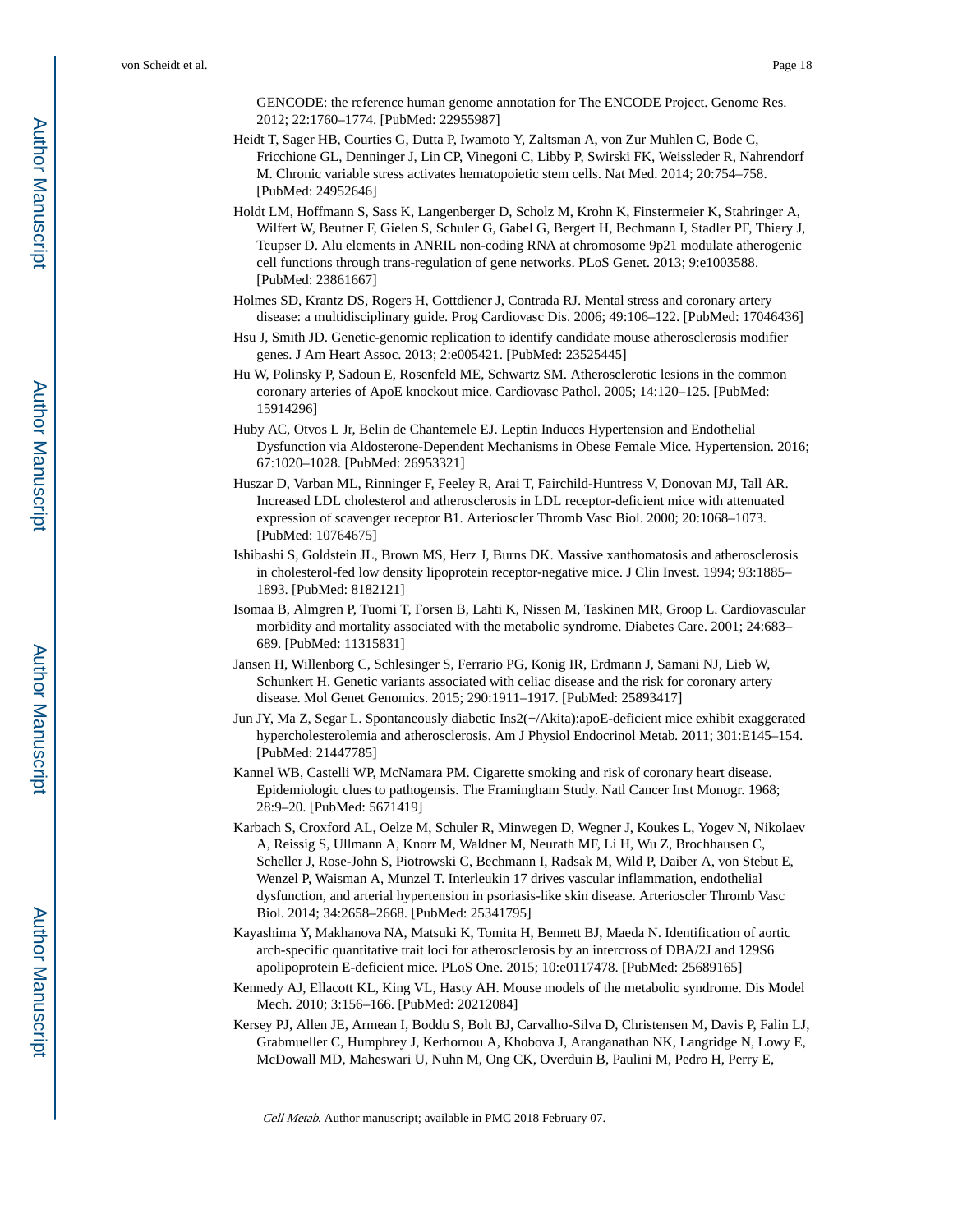Spudich G, Tapanari E, Walts B, Williams G, Tello-Ruiz M, Stein J, Wei S, Ware D, Bolser DM, Howe KL, Kulesha E, Lawson D, Maslen G, Staines DM. Ensembl Genomes 2016: more genomes, more complexity. Nucleic Acids Res. 2016; 44:D574–580. [PubMed: 26578574]

- King AJ. The use of animal models in diabetes research. Br J Pharmacol. 2012; 166:877–894. [PubMed: 22352879]
- Kloss MW, Rosen GM, Rauckman EJ, Padilla GM. Androgenic suppression of mouse hepatic FADcontaining monooxygenase activity. Life Sci. 1982; 31:1037–1042. [PubMed: 7132554]
- Knouff C, Briand O, Lestavel S, Clavey V, Altenburg M, Maeda N. Defective VLDL metabolism and severe atherosclerosis in mice expressing human apolipoprotein E isoforms but lacking the LDL receptor. Biochim Biophys Acta. 2004; 1684:8–17. [PubMed: 15450205]
- Koeth RA, Wang Z, Levison BS, Buffa JA, Org E, Sheehy BT, Britt EB, Fu X, Wu Y, Li L, Smith JD, DiDonato JA, Chen J, Li H, Wu GD, Lewis JD, Warrier M, Brown JM, Krauss RM, Tang WH, Bushman FD, Lusis AJ, Hazen SL. Intestinal microbiota metabolism of L-carnitine, a nutrient in red meat, promotes atherosclerosis. Nat Med. 2013; 19:576–585. [PubMed: 23563705]
- Lalla E, Lamster IB, Hofmann MA, Bucciarelli L, Jerud AP, Tucker S, Lu Y, Papapanou PN, Schmidt AM. Oral infection with a periodontal pathogen accelerates early atherosclerosis in apolipoprotein E-null mice. Arterioscler Thromb Vasc Biol. 2003; 23:1405–1411. [PubMed: 12816879]
- LeBoeuf RC, Puppione DL, Schumaker VN, Lusis AJ. Genetic control of lipid transport in mice. I. Structural properties and polymorphisms of plasma lipoproteins. J Biol Chem. 1983; 258:5063– 5070. [PubMed: 6833293]
- Leong XF, Ng CY, Jaarin K. Animal Models in Cardiovascular Research: Hypertension and Atherosclerosis. Biomed Res Int. 2015; 2015:528757. [PubMed: 26064920]
- Li H, Reddick RL, Maeda N. Lack of apoA-I is not associated with increased susceptibility to atherosclerosis in mice. Arterioscler Thromb. 1993; 13:1814–1821. [PubMed: 8241102]
- Lietz M, Berges A, Lebrun S, Meurrens K, Steffen Y, Stolle K, Schueller J, Boue S, Vuillaume G, Vanscheeuwijck P, Moehring M, Schlage W, De Leon H, Hoeng J, Peitsch M. Cigarette-smokeinduced atherogenic lipid profiles in plasma and vascular tissue of apolipoprotein E-deficient mice are attenuated by smoking cessation. Atherosclerosis. 2013; 229:86–93. [PubMed: 23669247]
- Link JC, Chen X, Prien C, Borja MS, Hammerson B, Oda MN, Arnold AP, Reue K. Increased highdensity lipoprotein cholesterol levels in mice with XX versus XY sex chromosomes. Arterioscler Thromb Vasc Biol. 2015; 35:1778–1786. [PubMed: 26112012]
- Lusis AJ. Atherosclerosis. Nature. 2000; 407:233–241. [PubMed: 11001066]
- Lusis AJ, Taylor BA, Wangenstein RW, LeBoeuf RC. Genetic control of lipid transport in mice. II. Genes controlling structure of high density lipoproteins. J Biol Chem. 1983; 258:5071–5078. [PubMed: 6403543]
- Lusis AJ, Yu J, Wang SS. The problem of passenger genes in transgenic mice. Arterioscler Thromb Vasc Biol. 2007; 27:2100–2103. [PubMed: 17690316]
- Ma Z, Choudhury A, Kang SA, Monestier M, Cohen PL, Eisenberg RA. Accelerated atherosclerosis in ApoE deficient lupus mouse models. Clin Immunol. 2008; 127:168–175. [PubMed: 18325838]
- Mak IW, Evaniew N, Ghert M. Lost in translation: animal models and clinical trials in cancer treatment. Am J Transl Res. 2014; 6:114–118. [PubMed: 24489990]
- Makinen VP, Civelek M, Meng Q, Zhang B, Zhu J, Levian C, Huan T, Segre AV, Ghosh S, Vivar J, Nikpay M, Stewart AF, Nelson CP, Willenborg C, Erdmann J, Blakenberg S, O'Donnell CJ, Marz W, Laaksonen R, Epstein SE, Kathiresan S, Shah SH, Hazen SL, Reilly MP, Coronary ADGWR, Meta-Analysis C, Lusis AJ, Samani NJ, Schunkert H, Quertermous T, McPherson R, Yang X, Assimes TL. Integrative genomics reveals novel molecular pathways and gene networks for coronary artery disease. PLoS Genet. 2014; 10:e1004502. [PubMed: 25033284]
- McPherson R, Tybjaerg-Hansen A. Genetics of Coronary Artery Disease. Circ Res. 2016; 118:564– 578. [PubMed: 26892958]
- Meissner M, Lombardo E, Havinga R, Tietge UJ, Kuipers F, Groen AK. Voluntary wheel running increases bile acid as well as cholesterol excretion and decreases atherosclerosis in hypercholesterolemic mice. Atherosclerosis. 2011; 218:323–329. [PubMed: 21802084]
- Moore KJ, Kunjathoor VV, Koehn SL, Manning JJ, Tseng AA, Silver JM, McKee M, Freeman MW. Loss of receptor-mediated lipid uptake via scavenger receptor A or CD36 pathways does not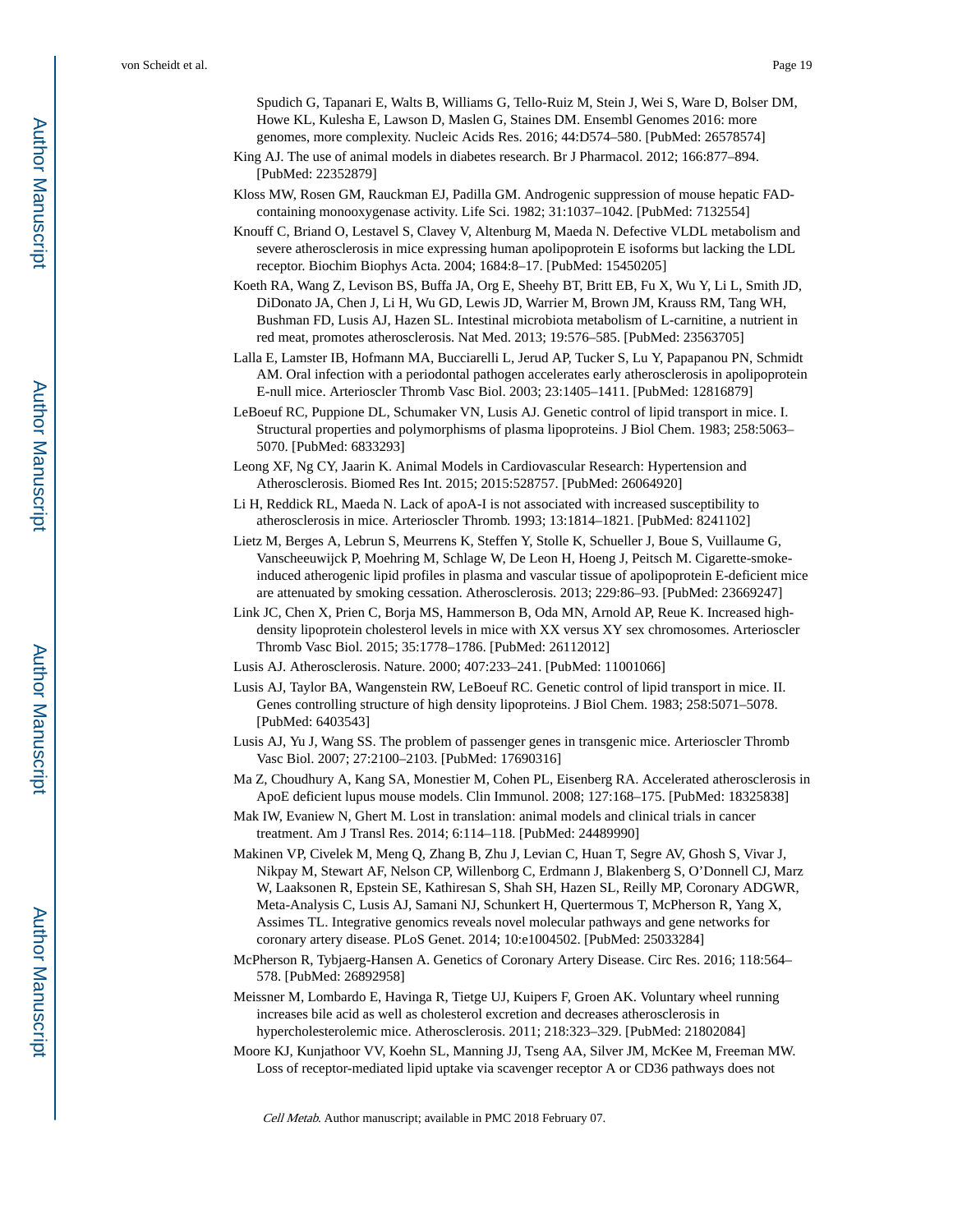ameliorate atherosclerosis in hyperlipidemic mice. J Clin Invest. 2005; 115:2192–2201. [PubMed: 16075060]

- Mudge JM, Harrow J. Creating reference gene annotation for the mouse C57BL6/J genome assembly. Mamm Genome. 2015; 26:366–378. [PubMed: 26187010]
- Najafi AH, Aghili N, Tilan JU, Andrews JA, Peng X, Lassance-Soares RM, Sood S, Alderman LO, Abe K, Li L, Kolodgie FD, Virmani R, Zukowska Z, Epstein SE, Burnett MS. A new murine model of stress-induced complex atherosclerotic lesions. Dis Model Mech. 2013; 6:323–331. [PubMed: 23324329]
- Neven E, D'Haese PC. Vascular calcification in chronic renal failure: what have we learned from animal studies? Circ Res. 2011; 108:249–264. [PubMed: 21252152]
- Nikpay M, Goel A, Won HH, Hall LM, Willenborg C, Kanoni S, Saleheen D, Kyriakou T, Nelson CP, Hopewell JC, Webb TR, Zeng L, Dehghan A, Alver M, Armasu SM, Auro K, Bjonnes A, Chasman DI, Chen S, Ford I, Franceschini N, Gieger C, Grace C, Gustafsson S, Huang J, Hwang SJ, Kim YK, Kleber ME, Lau KW, Lu X, Lu Y, Lyytikainen LP, Mihailov E, Morrison AC, Pervjakova N, Qu L, Rose LM, Salfati E, Saxena R, Scholz M, Smith AV, Tikkanen E, Uitterlinden A, Yang X, Zhang W, Zhao W, de Andrade M, de Vries PS, van Zuydam NR, Anand SS, Bertram L, Beutner F, Dedoussis G, Frossard P, Gauguier D, Goodall AH, Gottesman O, Haber M, Han BG, Huang J, Jalilzadeh S, Kessler T, Konig IR, Lannfelt L, Lieb W, Lind L, Lindgren CM, Lokki ML, Magnusson PK, Mallick NH, Mehra N, Meitinger T, Memon FU, Morris AP, Nieminen MS, Pedersen NL, Peters A, Rallidis LS, Rasheed A, Samuel M, Shah SH, Sinisalo J, Stirrups KE, Trompet S, Wang L, Zaman KS, Ardissino D, Boerwinkle E, Borecki IB, Bottinger EP, Buring JE, Chambers JC, Collins R, Cupples LA, Danesh J, Demuth I, Elosua R, Epstein SE, Esko T, Feitosa MF, Franco OH, Franzosi MG, Granger CB, Gu D, Gudnason V, Hall AS, Hamsten A, Harris TB, Hazen SL, Hengstenberg C, Hofman A, Ingelsson E, Iribarren C, Jukema JW, Karhunen PJ, Kim BJ, Kooner JS, Kullo IJ, Lehtimaki T, Loos RJ, Melander O, Metspalu A, Marz W, Palmer CN, Perola M, Quertermous T, Rader DJ, Ridker PM, Ripatti S, Roberts R, Salomaa V, Sanghera DK, Schwartz SM, Seedorf U, Stewart AF, Stott DJ, Thiery J, Zalloua PA, O'Donnell CJ, Reilly MP, Assimes TL, Thompson JR, Erdmann J, Clarke R, Watkins H, Kathiresan S, McPherson R, Deloukas P, Schunkert H, Samani NJ, Farrall M. Consortium CAD. A comprehensive 1,000 Genomes-based genome-wide association meta-analysis of coronary artery disease. Nat Genet. 2015; 47:1121–1130. [PubMed: 26343387]
- Nishina PM, Naggert JK, Verstuyft J, Paigen B. Atherosclerosis in genetically obese mice: the mutants obese, diabetes, fat, tubby, and lethal yellow. Metabolism. 1994; 43:554–558. [PubMed: 8177043]
- Nurnberg ST, Zhang H, Hand NJ, Bauer RC, Saleheen D, Reilly MP, Rader DJ. From Loci to Biology: Functional Genomics of Genome-Wide Association for Coronary Disease. Circ Res. 2016; 118:586–606. [PubMed: 26892960]
- Orozco LD, Bennett BJ, Farber CR, Ghazalpour A, Pan C, Che N, Wen P, Qi HX, Mutukulu A, Siemers N, Neuhaus I, Yordanova R, Gargalovic P, Pellegrini M, Kirchgessner T, Lusis AJ. Unraveling inflammatory responses using systems genetics and gene-environment interactions in macrophages. Cell. 2012; 151:658–670. [PubMed: 23101632]
- Paigen B, Mitchell D, Reue K, Morrow A, Lusis AJ, LeBoeuf RC. Ath-1, a gene determining atherosclerosis susceptibility and high density lipoprotein levels in mice. Proc Natl Acad Sci U S A. 1987; 84:3763–3767. [PubMed: 3473481]
- Parks BW, Nam E, Org E, Kostem E, Norheim F, Hui ST, Pan C, Civelek M, Rau CD, Bennett BJ, Mehrabian M, Ursell LK, He A, Castellani LW, Zinker B, Kirby M, Drake TA, Drevon CA, Knight R, Gargalovic P, Kirchgessner T, Eskin E, Lusis AJ. Genetic control of obesity and gut microbiota composition in response to high-fat, high-sucrose diet in mice. Cell Metab. 2013; 17:141–152. [PubMed: 23312289]
- Pasterkamp G, van der Laan SW, Haitjema S, Asl HF, Siemelink MA, Bezemer T, van Setten J, Dichgans M, Malik R, Worrall BB, Schunkert H, Samani NJ, de Kleijn DP, Markus HS, Hoefer IE, Michoel T, de Jager SC, Bjorkegren JL, den Ruijter HM, Asselbergs FW. Human Validation of Genes Associated With a Murine Atherosclerotic Phenotype. Arterioscler Thromb Vasc Biol. 2016
- Perrin S. Preclinical research: Make mouse studies work. Nature. 2014; 507:423–425. [PubMed: 24678540]

 Author ManuscriptAuthor Manuscript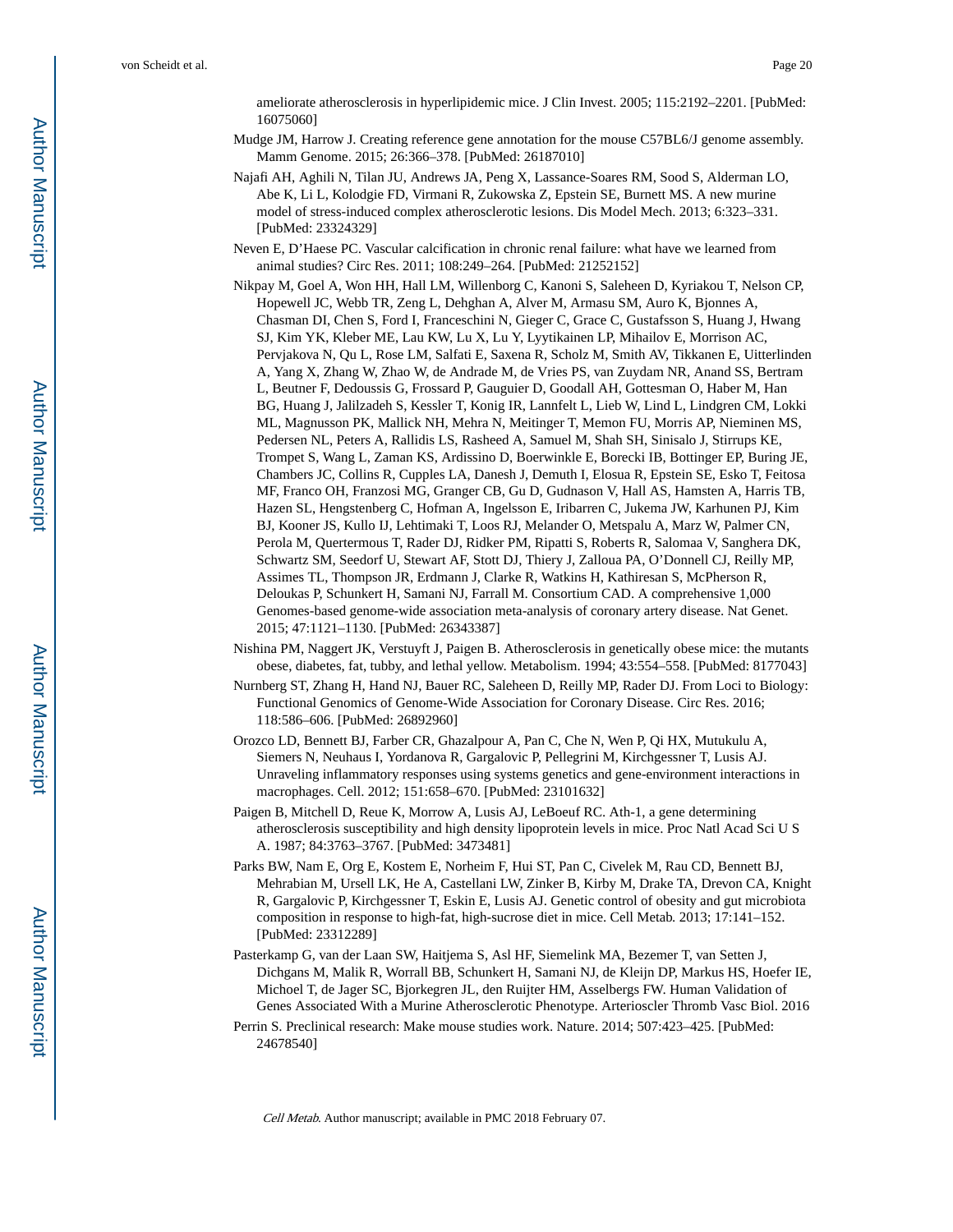- Plummer MR, Hasty AH. Atherosclerotic lesion formation and triglyceride storage in obese apolipoprotein AI-deficient mice. J Nutr Biochem. 2008; 19:664–673. [PubMed: 18280133]
- Plump AS, Smith JD, Hayek T, Aalto-Setala K, Walsh A, Verstuyft JG, Rubin EM, Breslow JL. Severe hypercholesterolemia and atherosclerosis in apolipoprotein E-deficient mice created by homologous recombination in ES cells. Cell. 1992; 71:343-353. [PubMed: 1423598]
- Powell-Braxton L, Veniant M, Latvala RD, Hirano KI, Won WB, Ross J, Dybdal N, Zlot CH, Young SG, Davidson NO. A mouse model of human familial hypercholesterolemia: markedly elevated low density lipoprotein cholesterol levels and severe atherosclerosis on a low-fat chow diet. Nat Med. 1998; 4:934–938. [PubMed: 9701246]
- Ramsey SA, Vengrenyuk Y, Menon P, Podolsky I, Feig JE, Aderem A, Fisher EA, Gold ES. Epigenome-guided analysis of the transcriptome of plaque macrophages during atherosclerosis regression reveals activation of the Wnt signaling pathway. PLoS Genet. 2014; 10:e1004828. [PubMed: 25474352]
- Rattazzi M, Bennett BJ, Bea F, Kirk EA, Ricks JL, Speer M, Schwartz SM, Giachelli CM, Rosenfeld ME. Calcification of advanced atherosclerotic lesions in the innominate arteries of ApoE-deficient mice: potential role of chondrocyte-like cells. Arterioscler Thromb Vasc Biol. 2005; 25:1420– 1425. [PubMed: 15845913]
- Reaven G. Type 2 diabetes and coronary heart disease: we keep learning how little we know. Arterioscler Thromb Vasc Biol. 2003; 23:917–918. [PubMed: 12807711]
- Renard CB, Kramer F, Johansson F, Lamharzi N, Tannock LR, von Herrath MG, Chait A, Bornfeldt KE. Diabetes and diabetes-associated lipid abnormalities have distinct effects on initiation and progression of atherosclerotic lesions. J Clin Invest. 2004; 114:659–668. [PubMed: 15343384]
- Reue KL, Quon DH, O'Donnell KA, Dizikes GJ, Fareed GC, Lusis AJ. Cloning and regulation of messenger RNA for mouse apolipoprotein E. J Biol Chem. 1984; 259:2100–2107. [PubMed: 6546570]
- Richmond A, Su Y. Mouse xenograft models vs GEM models for human cancer therapeutics. Dis Model Mech. 2008; 1:78–82. [PubMed: 19048064]
- Roberts A, Thompson JS. Inbred mice and their hypbrids as an animal model for atherosclerosis research. Adv Exp Med Biol. 1976; 67:313–327. [PubMed: 179298]
- Rodriguez JM, Wolfrum S, Robblee M, Chen KY, Gilbert ZN, Choi JH, Teupser D, Breslow JL. Altered expression of Raet1e, a major histocompatibility complex class 1-like molecule, underlies the atherosclerosis modifier locus Ath11 10b. Circ Res. 2013; 113:1054–1064. [PubMed: 23948654]
- Rose S, Eren M, Murphy S, Zhang H, Thaxton CS, Chowaniec J, Waters EA, Meade TJ, Vaughan DE, Perlman H. A novel mouse model that develops spontaneous arthritis and is predisposed towards atherosclerosis. Ann Rheum Dis. 2013; 72:89–95. [PubMed: 22736097]
- Samani NJ, Erdmann J, Hall AS, Hengstenberg C, Mangino M, Mayer B, Dixon RJ, Meitinger T, Braund P, Wichmann HE, Barrett JH, Konig IR, Stevens SE, Szymczak S, Tregouet DA, Iles MM, Pahlke F, Pollard H, Lieb W, Cambien F, Fischer M, Ouwehand W, Blankenberg S, Balmforth AJ, Baessler A, Ball SG, Strom TM, Braenne I, Gieger C, Deloukas P, Tobin MD, Ziegler A, Thompson JR, Schunkert H. Wtccc, and the Cardiogenics, C. Genomewide association analysis of coronary artery disease. N Engl J Med. 2007; 357:443–453. [PubMed: 17634449]
- Schafer K, Muller K, Hecke A, Mounier E, Goebel J, Loskutoff DJ, Konstantinides S. Enhanced thrombosis in atherosclerosis-prone mice is associated with increased arterial expression of plasminogen activator inhibitor-1. Arterioscler Thromb Vasc Biol. 2003; 23:2097–2103. [PubMed: 14512369]
- Schnell O, Cappuccio F, Genovese S, Standl E, Valensi P, Ceriello A. Type 1 diabetes and cardiovascular disease. Cardiovasc Diabetol. 2013; 12:156. [PubMed: 24165454]
- Schreyer SA, Wilson DL, LeBoeuf RC. C57BL/6 mice fed high fat diets as models for diabetesaccelerated atherosclerosis. Atherosclerosis. 1998; 136:17–24. [PubMed: 9544727]
- Schunkert H, Konig IR, Kathiresan S, Reilly MP, Assimes TL, Holm H, Preuss M, Stewart AF, Barbalic M, Gieger C, Absher D, Aherrahrou Z, Allayee H, Altshuler D, Anand SS, Andersen K, Anderson JL, Ardissino D, Ball SG, Balmforth AJ, Barnes TA, Becker DM, Becker LC, Berger K, Bis JC, Boekholdt SM, Boerwinkle E, Braund PS, Brown MJ, Burnett MS, Buysschaert I,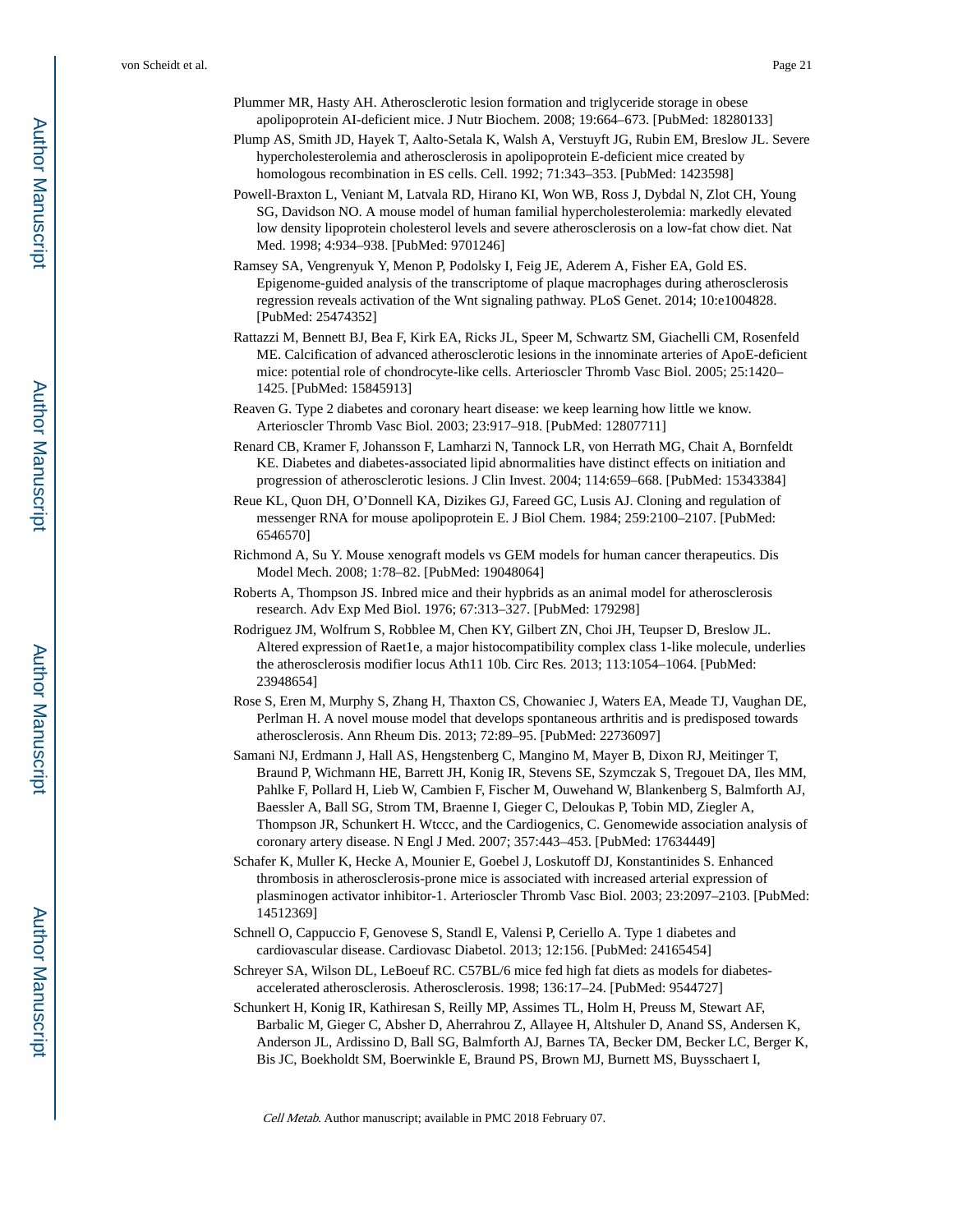Carlquist JF, Chen L, Cichon S, Codd V, Davies RW, Dedoussis G, Dehghan A, Demissie S, Devaney JM, Diemert P, Do R, Doering A, Eifert S, Mokhtari NE, Ellis SG, Elosua R, Engert JC, Epstein SE, de Faire U, Fischer M, Folsom AR, Freyer J, Gigante B, Girelli D, Gretarsdottir S, Gudnason V, Gulcher JR, Halperin E, Hammond N, Hazen SL, Hofman A, Horne BD, Illig T, Iribarren C, Jones GT, Jukema JW, Kaiser MA, Kaplan LM, Kastelein JJ, Khaw KT, Knowles JW, Kolovou G, Kong A, Laaksonen R, Lambrechts D, Leander K, Lettre G, Li M, Lieb W, Loley C, Lotery AJ, Mannucci PM, Maouche S, Martinelli N, McKeown PP, Meisinger C, Meitinger T, Melander O, Merlini PA, Mooser V, Morgan T, Muhleisen TW, Muhlestein JB, Munzel T, Musunuru K, Nahrstaedt J, Nelson CP, Nothen MM, Olivieri O, Patel RS, Patterson CC, Peters A, Peyvandi F, Qu L, Quyyumi AA, Rader DJ, Rallidis LS, Rice C, Rosendaal FR, Rubin D, Salomaa V, Sampietro ML, Sandhu MS, Schadt E, Schafer A, Schillert A, Schreiber S, Schrezenmeir J, Schwartz SM, Siscovick DS, Sivananthan M, Sivapalaratnam S, Smith A, Smith TB, Snoep JD, Soranzo N, Spertus JA, Stark K, Stirrups K, Stoll M, Tang WH, Tennstedt S, Thorgeirsson G, Thorleifsson G, Tomaszewski M, Uitterlinden AG, van Rij AM, Voight BF, Wareham NJ, Wells GA, Wichmann HE, Wild PS, Willenborg C, Witteman JC, Wright BJ, Ye S, Zeller T, Ziegler A, Cambien F, Goodall AH, Cupples LA, Quertermous T, Marz W, Hengstenberg C, Blankenberg S, Ouwehand WH, Hall AS, Deloukas P, Thompson JR, Stefansson K, Roberts R, Thorsteinsdottir U, O'Donnell CJ, McPherson R, Erdmann J, Samani NJ. Cardiogenics, Consortium C.A. Large-scale association analysis identifies 13 new susceptibility loci for coronary artery disease. Nat Genet. 2011; 43:333–338. [PubMed: 21378990]

Schwartz SM, deBlois D, O'Brien ER. The intima. Soil for atherosclerosis and restenosis. Circ Res. 1995; 77:445–465. [PubMed: 7641318]

- Schwartz SM, Galis ZS, Rosenfeld ME, Falk E. Plaque rupture in humans and mice. Arterioscler Thromb Vasc Biol. 2007; 27:705–713. [PubMed: 17332493]
- Schwartz SM, Virmani R, Rosenfeld ME. The good smooth muscle cells in atherosclerosis. Curr Atheroscler Rep. 2000; 2:422–429. [PubMed: 11122774]
- Seifert FU, Lammens K, Stoehr G, Kessler B, Hopfner KP. Structural mechanism of ATP-dependent DNA binding and DNA end bridging by eukaryotic Rad50. EMBO J. 2016; 35:759–772. [PubMed: 26896444]
- Shaposhnik Z, Wang X, Weinstein M, Bennett BJ, Lusis AJ. Granulocyte macrophage colonystimulating factor regulates dendritic cell content of atherosclerotic lesions. Arterioscler Thromb Vasc Biol. 2007; 27:621–627. [PubMed: 17158354]
- Shen X, Bornfeldt KE. Mouse models for studies of cardiovascular complications of type 1 diabetes. Ann N Y Acad Sci. 2007; 1103:202–217. [PubMed: 17376839]
- Stamler J, Stamler R, Neaton JD. Blood pressure, systolic and diastolic, and cardiovascular risks. US population data. Arch Intern Med. 1993; 153:598–615. [PubMed: 8439223]
- Stylianou IM, Bauer RC, Reilly MP, Rader DJ. Genetic basis of atherosclerosis: insights from mice and humans. Circ Res. 2012; 110:337–355. [PubMed: 22267839]
- Sun Q, Wang A, Jin X, Natanzon A, Duquaine D, Brook RD, Aguinaldo JG, Fayad ZA, Fuster V, Lippmann M, Chen LC, Rajagopalan S. Long-term air pollution exposure and acceleration of atherosclerosis and vascular inflammation in an animal model. JAMA. 2005; 294:3003–3010. [PubMed: 16414948]
- Taleb S, Herbin O, Ait-Oufella H, Verreth W, Gourdy P, Barateau V, Merval R, Esposito B, Clement K, Holvoet P, Tedgui A, Mallat Z. Defective leptin/leptin receptor signaling improves regulatory T cell immune response and protects mice from atherosclerosis. Arterioscler Thromb Vasc Biol. 2007; 27:2691–2698. [PubMed: 17690315]
- Tang WH, Wang Z, Levison BS, Koeth RA, Britt EB, Fu X, Wu Y, Hazen SL. Intestinal microbial metabolism of phosphatidylcholine and cardiovascular risk. N Engl J Med. 2013; 368:1575– 1584. [PubMed: 23614584]
- Valdar W, Flint J, Mott R. Simulating the collaborative cross: power of quantitative trait loci detection and mapping resolution in large sets of recombinant inbred strains of mice. Genetics. 2006; 172:1783–1797. [PubMed: 16361245]
- van Ree JH, van den Broek WJ, Dahlmans VE, Groot PH, Vidgeon-Hart M, Frants RR, Wieringa B, Havekes LM, Hofker MH. Diet-induced hypercholesterolemia and atherosclerosis in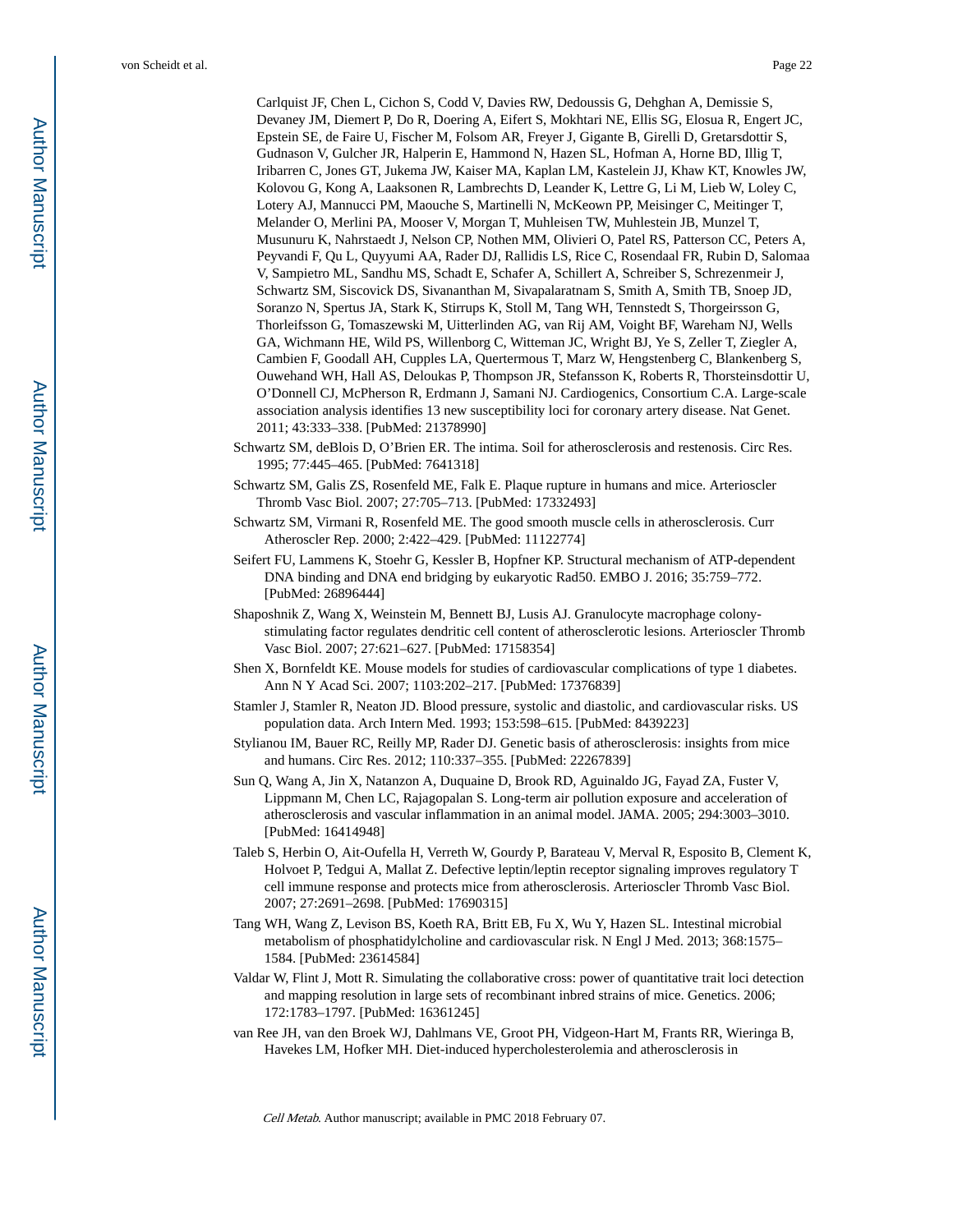heterozygous apolipoprotein E-deficient mice. Atherosclerosis. 1994; 111:25–37. [PubMed: 7840811]

- Vanden Berghe T, Hulpiau P, Martens L, Vandenbroucke RE, Van Wonterghem E, Perry SW, Bruggeman I, Divert T, Choi SM, Vuylsteke M, Shestopalov VI, Libert C, Vandenabeele P. Passenger Mutations Confound Interpretation of All Genetically Modified Congenic Mice. Immunity. 2015; 43:200–209. [PubMed: 26163370]
- VanderLaan PA, Reardon CA, Thisted RA, Getz GS. VLDL best predicts aortic root atherosclerosis in LDL receptor deficient mice. J Lipid Res. 2009; 50:376–385. [PubMed: 18957695]
- Voyiaziakis E, Goldberg IJ, Plump AS, Rubin EM, Breslow JL, Huang LS. ApoA-I deficiency causes both hypertriglyceridemia and increased atherosclerosis in human apoB transgenic mice. J Lipid Res. 1998; 39:313–321. [PubMed: 9507992]
- Wang SS, Schadt EE, Wang H, Wang X, Ingram-Drake L, Shi W, Drake TA, Lusis AJ. Identification of pathways for atherosclerosis in mice: integration of quantitative trait locus analysis and global gene expression data. Circ Res. 2007; 101:e11–30. [PubMed: 17641228]
- Wang Y, Gao H, Loyd CM, Fu W, Diaconu D, Liu S, Cooper KD, McCormick TS, Simon DI, Ward NL. Chronic skin-specific inflammation promotes vascular inflammation and thrombosis. J Invest Dermatol. 2012; 132:2067–2075. [PubMed: 22572815]
- Wang Z, Klipfell E, Bennett BJ, Koeth R, Levison BS, Dugar B, Feldstein AE, Britt EB, Fu X, Chung YM, Wu Y, Schauer P, Smith JD, Allayee H, Tang WH, DiDonato JA, Lusis AJ, Hazen SL. Gut flora metabolism of phosphatidylcholine promotes cardiovascular disease. Nature. 2011; 472:57– 63. [PubMed: 21475195]
- Warburton DE, Nicol CW, Bredin SS. Health benefits of physical activity: the evidence. CMAJ. 2006; 174:801–809. [PubMed: 16534088]
- Warden CH, Hedrick CC, Qiao JH, Castellani LW, Lusis AJ. Atherosclerosis in transgenic mice overexpressing apolipoprotein A-II. Science. 1993; 261:469–472. [PubMed: 8332912]
- Weiss D, Kools JJ, Taylor WR. Angiotensin II-induced hypertension accelerates the development of atherosclerosis in apoE-deficient mice. Circulation. 2001; 103:448–454. [PubMed: 11157699]
- Welch CL. Beyond genome-wide association studies: the usefulness of mouse genetics in understanding the complex etiology of atherosclerosis. Arterioscler Thromb Vasc Biol. 2012; 32:207–215. [PubMed: 22258903]
- Welter D, MacArthur J, Morales J, Burdett T, Hall P, Junkins H, Klemm A, Flicek P, Manolio T, Hindorff L, Parkinson H. The NHGRI GWAS Catalog, a curated resource of SNP-trait associations. Nucleic Acids Res. 2014; 42:D1001–1006. [PubMed: 24316577]
- Westerweel PE, Luyten RK, Koomans HA, Derksen RH, Verhaar MC. Premature atherosclerotic cardiovascular disease in systemic lupus erythematosus. Arthritis Rheum. 2007; 56:1384–1396. [PubMed: 17469095]
- Wiesel P, Mazzolai L, Nussberger J, Pedrazzini T. Two-kidney, one clip and one-kidney, one clip hypertension in mice. Hypertension. 1997; 29:1025–1030. [PubMed: 9095094]
- Witztum JL. You are right too! J Clin Invest. 2005; 115:2072–2075. [PubMed: 16075051]
- Wu KK, Wu TJ, Chin J, Mitnaul LJ, Hernandez M, Cai TQ, Ren N, Waters MG, Wright SD, Cheng K. Increased hypercholesterolemia and atherosclerosis in mice lacking both ApoE and leptin receptor. Atherosclerosis. 2005; 181:251–259. [PubMed: 16039278]
- Yerkey MW, Kernis SJ, Franklin BA, Sandberg KR, McCullough PA. Renal dysfunction and acceleration of coronary disease. Heart. 2004; 90:961–966. [PubMed: 15253986]
- Zhang S, Picard MH, Vasile E, Zhu Y, Raffai RL, Weisgraber KH, Krieger M. Dietinduced occlusive coronary atherosclerosis, myocardial infarction, cardiac dysfunction, and premature death in scavenger receptor class B type I-deficient, hypomorphic apolipoprotein ER61 mice. Circulation. 2005; 111:3457–3464. [PubMed: 15967843]
- Zhao L, Hall JA, Levenkova N, Lee E, Middleton MK, Zukas AM, Rader DJ, Rux JJ, Pure E. CD44 regulates vascular gene expression in a proatherogenic environment. Arterioscler Thromb Vasc Biol. 2007; 27:886–892. [PubMed: 17272751]
- Zhao Y, Chen J, Freudenberg JM, Meng Q, Rajpal DK, Yang X. Network-Based Identification and Prioritization of Key Regulators of Coronary Artery Disease Loci. Arterioscler Thromb Vasc Biol. 2016; 36:928–941. [PubMed: 26966275]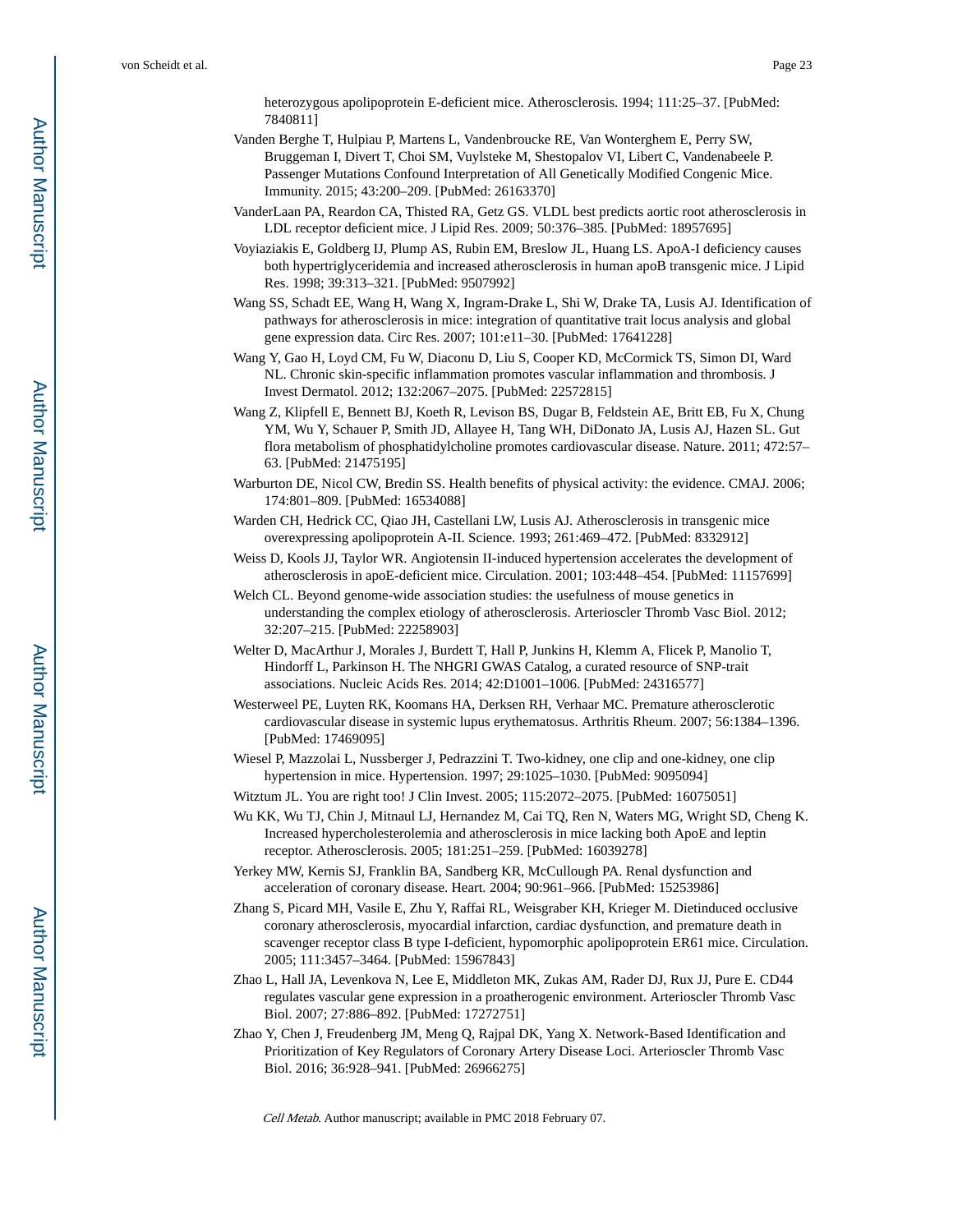



The pie chart (left) shows human CAD GWAS candidate genes grouped into those not yet studied in mice (blue), studied in experimental models with consistent effects (green) or inconsistent effects (red) and genes with no human homolog (white). The second pie chart shows the percentage of genes contributing to CAD associated traits or functions (right). Genes with pleiotropic effects are arranged according to their most dominant contribution.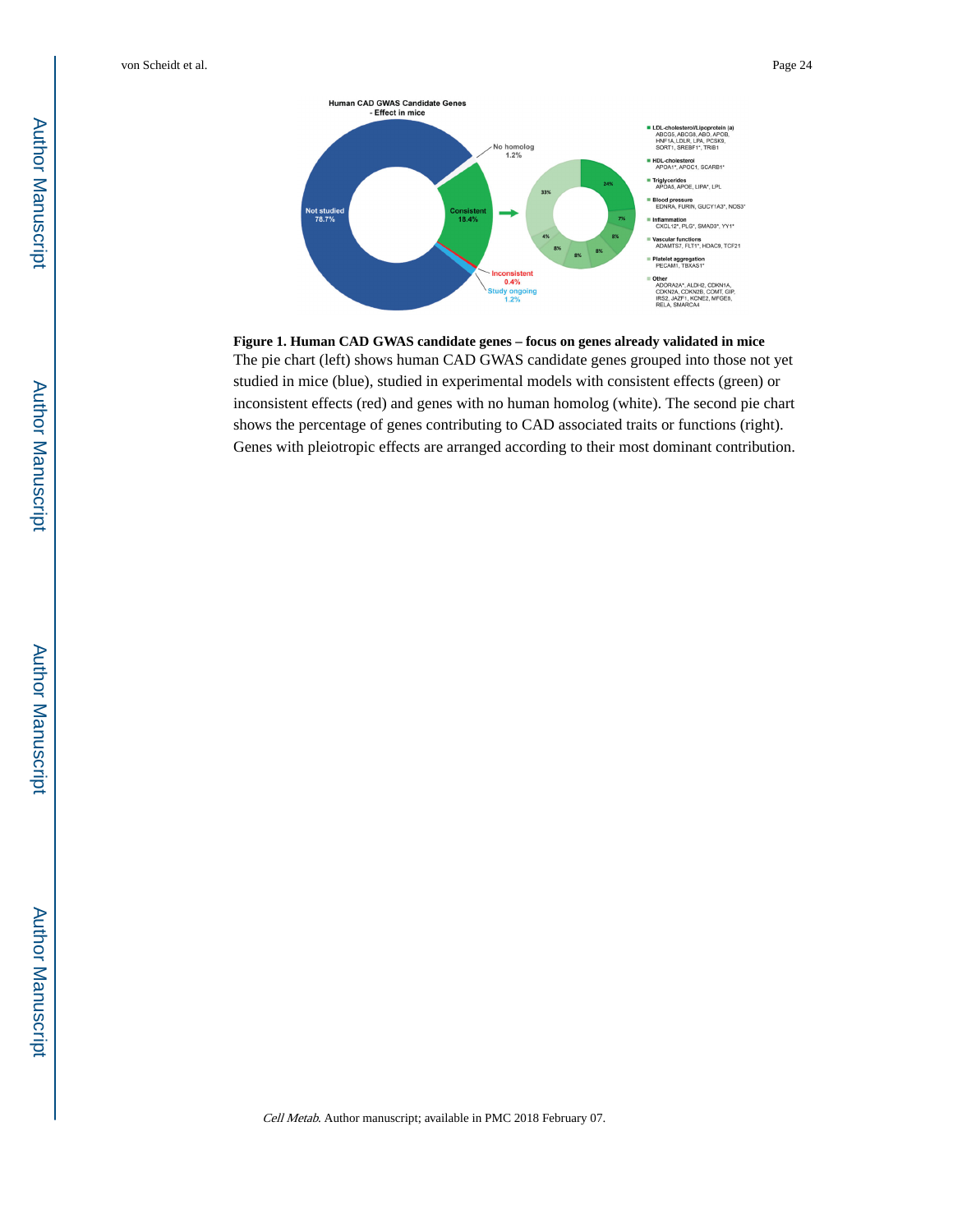

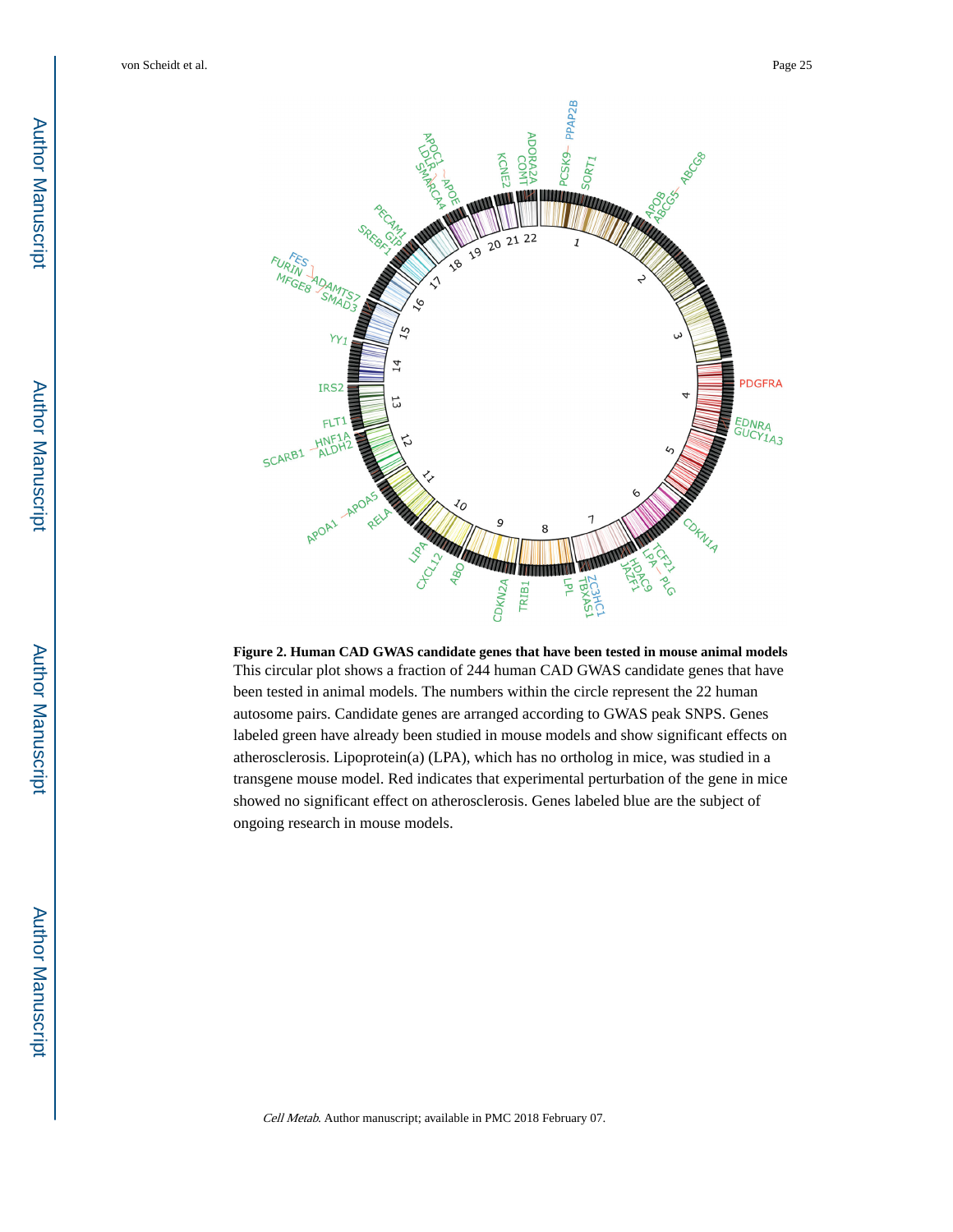Author Manuscript Author Manuscript

| Top ranked mouse Atherosclerosis Pathways     |            | <b>Overlapping human CAD Pathways</b>                      |         |  |  |
|-----------------------------------------------|------------|------------------------------------------------------------|---------|--|--|
| Immune system                                 |            | Immune system                                              |         |  |  |
| Chemokine signaling pathway                   |            | Chemokine signaling pathway                                |         |  |  |
| Class A1 rhodopsin like receptors             |            | Class A1 rhodopsin like receptors                          |         |  |  |
| Pathways in cancer                            |            | Pathways in cancer                                         |         |  |  |
| <b>GPCR ligand binding</b>                    |            | Class A1 rhodopsin like receptors                          |         |  |  |
| Cytokine cytokine receptor interaction        |            | Chemokine receptors bind chemokines                        |         |  |  |
| Hemostasis                                    |            | Hemostasis                                                 |         |  |  |
| GPCR downstream signaling                     |            | G beta g. signaling through PI3K gamma                     |         |  |  |
| Metabolism of lipids and lipoproteins         |            | Metabolism of lipids and lipoproteins                      |         |  |  |
| Peptide ligand binding receptors              |            | Chemokine receptors bind chemokines                        |         |  |  |
| Platelet activation signaling and aggregation |            | Platelet activation signaling and aggregation              |         |  |  |
| Focal adhesion                                |            | Focal adhesion                                             |         |  |  |
| <b>TOLL</b> receptor cascades                 |            | <b>TOLL receptor cascades</b>                              |         |  |  |
| G alpha i signaling events                    |            | Adenylate cyclase inhibitory pathway                       |         |  |  |
| Inflammation pathway                          |            | Cytokine pathway                                           |         |  |  |
| TGF beta signaling pathway                    |            | TGF beta signaling pathway                                 |         |  |  |
| JAK STAT signaling pathway                    |            | JAK STAT signaling pathway                                 |         |  |  |
| Lipid digestion mobilization and transport    |            | Lipid digestion mobilization and transport                 |         |  |  |
| Cytokine signaling in immune system           |            | Cytokine signaling in immune system<br>PI3K AKT activation |         |  |  |
| Signaling by NGF                              |            |                                                            |         |  |  |
| Fewest overlap to human pathways (%)          |            | Fewest overlap to mouse pathways (%)                       |         |  |  |
| Calcium signaling pathway                     | (27.5%)    | Sulfur amino acid metabolism                               | $(0\%)$ |  |  |
| Amyotrophic lateral sclerosis ALS             | (22.6%)    | Organic cation anion zwitterion transp. (0%)               |         |  |  |
| Regulation of gene expr. in b. cells          | $(20.0\%)$ | Metabolism of polyamines                                   | $(0\%)$ |  |  |
| Developmental biology                         | $(18.2\%)$ | Phenylalanine metabolism                                   | $(0\%)$ |  |  |
|                                               |            |                                                            |         |  |  |

**Figure 3. Top ranked mouse atherosclerosis pathways – overlap with human CAD pathways** Listed are most significant (p-value) mouse atherosclerosis pathways. Identical and highly overlapping pathways between species are represented by continuous lines. Dashed lines indicate human pathways contributing with >90% of their genes to a mouse pathway. The least overlapping pathways of both species are shown below.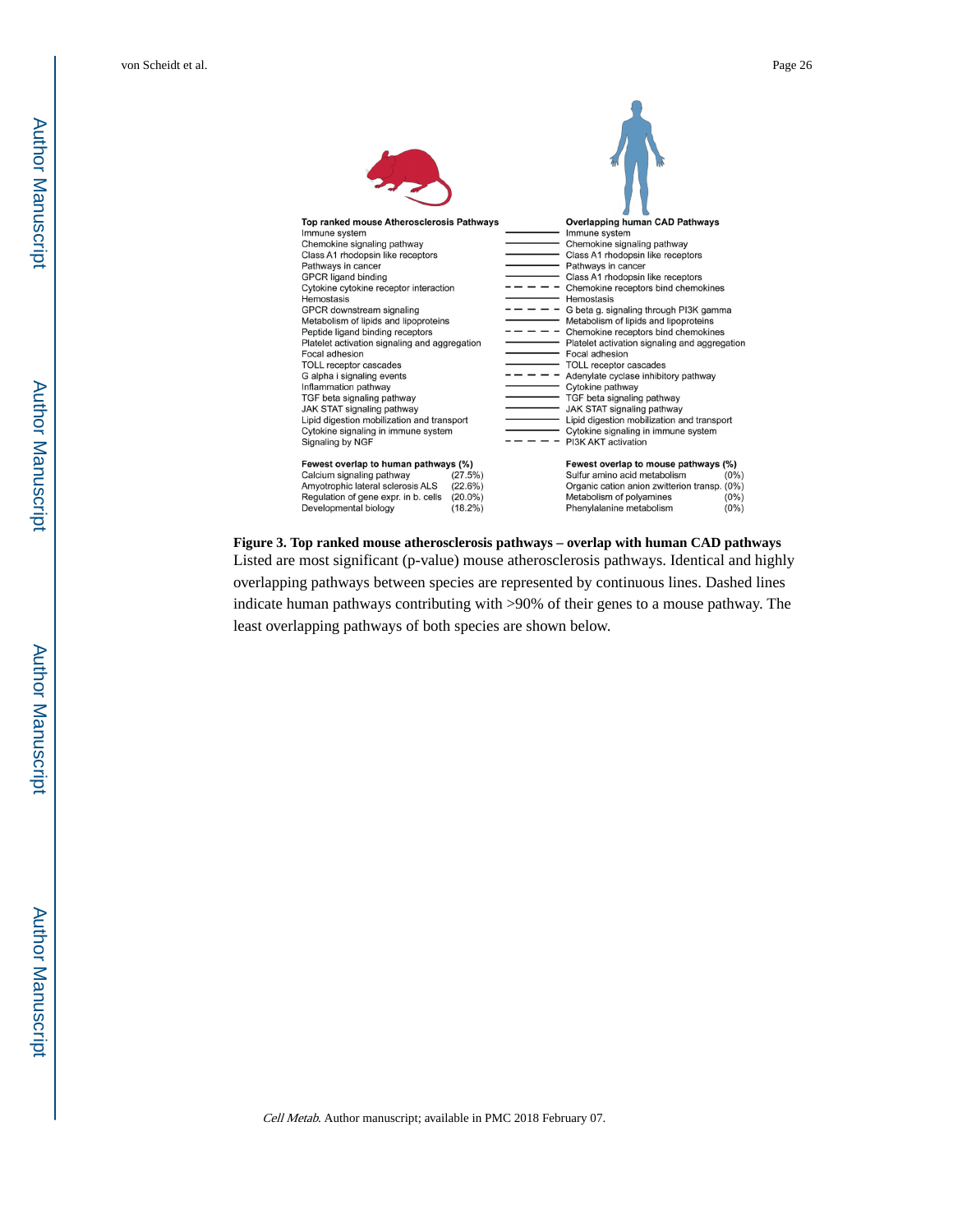#### **Table 1 Association of human-mouse orthologs with human disease databases**

Listed are the top 10 enriched DAVID terms associated with 827 literature derived mouse atherosclerosis genes. This table shows that genes involved in atherosclerosis in mice also account for CAD and related conditions in humans.

| Term                     | <b>Fold Change</b> | <b>Mouse Genes</b> | $FDR^*$    | P-Value** |
|--------------------------|--------------------|--------------------|------------|-----------|
| Coronary artery disease  | 4.5                | 53                 | 2.70E-23   | 1.10E-27  |
| Ischemic heart disease   | 4.4                | 32                 | $120E-12$  | 5.40E-17  |
| Restenosis               | 4.3                | 47                 | 2.90E-19   | 1.30E-23  |
| Longevity                | $\overline{4}$     | 47                 | 8.40E-17   | 4.90E-21  |
| Coronary atherosclerosis | 3.9                | 100                | 5.80E-39   | 3.60E-43  |
| Coronary heart disease   | 3.9                | 35                 | 140E-11    | 840E-16   |
| Alzheimer's disease      | 3.3                | 89                 | $6.10E-12$ | 3.30E-15  |
| Myocardial infarction    | 3                  | 62                 | 5.30E-15   | 5.70E-19  |
| Hypertension             | 2.6                | 79                 | 5.40E-15   | 7.80E-19  |
| Diabetes, type 2         | 2.1                | 104                | 2.00E-13   | 3.00E-17  |

\* adjusted for multiple comparison,

\*\* calculated using Fisher's exact test.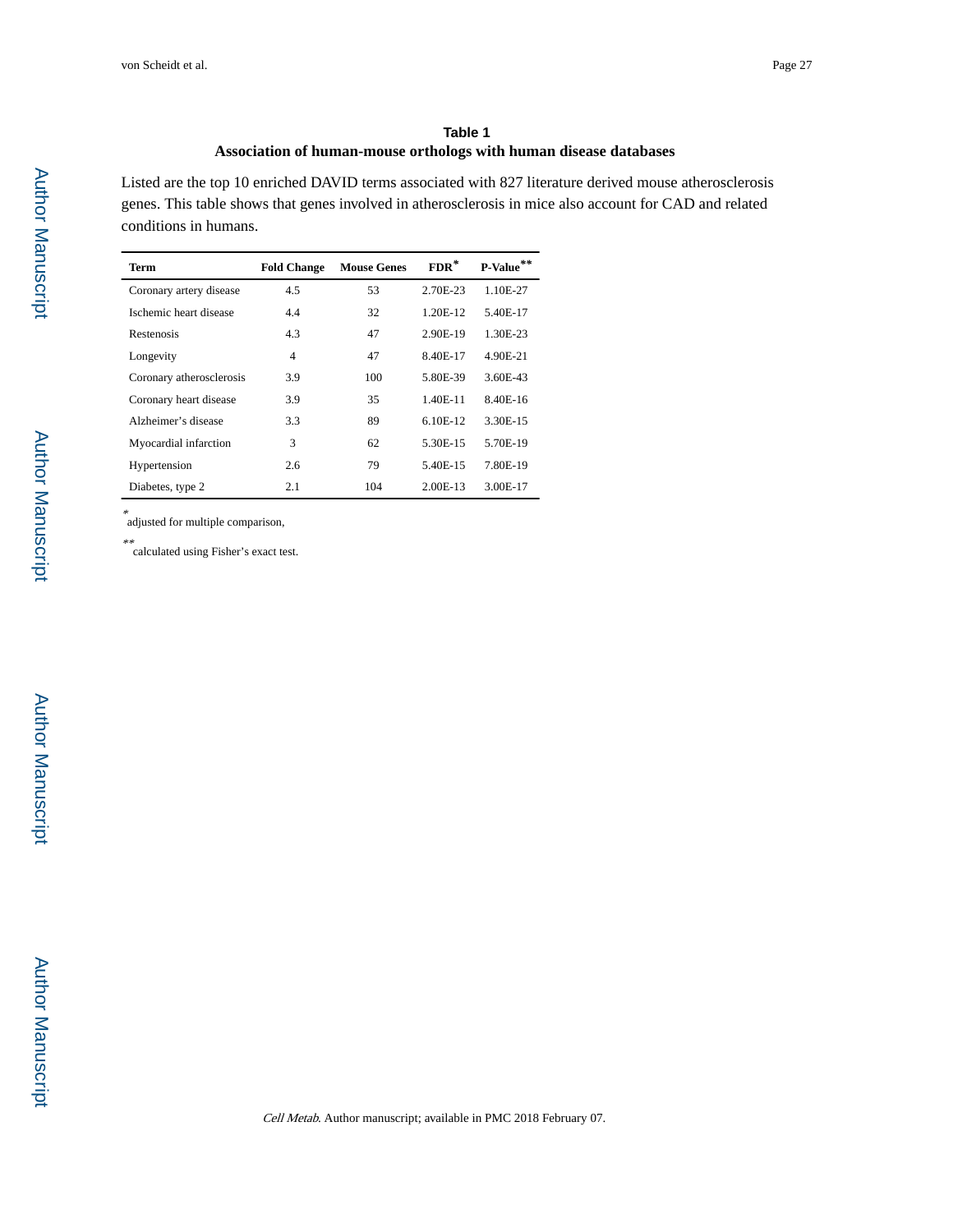#### **Table 2**

#### Human CAD risk factors and their effect on atherosclerosis in mouse models\*

| <b>Concordant risk factors</b> | <b>Effect on atherosclerosis</b>        | Reference                                                                  |
|--------------------------------|-----------------------------------------|----------------------------------------------------------------------------|
| Hypercholesterolemia           | ↑                                       | (Plump et al., 1992; van Ree et al., 1994)                                 |
| Elevated lipoproteins levels   |                                         |                                                                            |
| <b>LDL</b>                     | ↑                                       | (Huszar et al., 2000; Powell-Braxton et al., 1998)                         |
| <b>VLDL</b>                    | ↑                                       | (Knouff et al., 2004; VanderLaan et al., 2009)                             |
| <b>HDL</b>                     |                                         | (Berard et al., 1997; Feig et al., 2014)                                   |
| Lp(a)                          |                                         | (Callow et al., 1995) (Schneider et al., 2005) (Pedersen et al., 2010)     |
| Hypertriglyceridemia           | ↑                                       | (Voyiaziakis et al., 1998)                                                 |
| Hypertension                   | ↑                                       | (Leong et al., 2015; Weiss et al., 2001; Wiesel et al., 1997)              |
| Inflammatory diseases          |                                         |                                                                            |
| Arthritis                      | ↑                                       | (Rose et al., 2013)                                                        |
| Lupus                          | ↑                                       | (Ma et al., 2008)                                                          |
| Psoriasis                      |                                         | (Karbach et al., 2014)                                                     |
| Smoking                        |                                         | (Boue et al., 2012; Gairola et al., 2001; Lietz et al., 2013)              |
| Air pollution                  | ↑                                       | (Araujo, 2010; Soares et al., 2009; Sun et al., 2005)                      |
| T <sub>1</sub> D               | ↑                                       | (In't Veld, 2014; Kunjathoor et al., 1996; Shen and Bornfeldt, 2007)       |
| T <sub>2</sub> D               | ↑                                       | (Jun et al., 2011; King, 2012; Renard et al., 2004; Schreyer et al., 1998) |
| Aging                          | ↑                                       | (Merat et al., 2000; Rosenfeld et al., 2000)                               |
| <b>Disstress</b>               | ↑                                       | (Kumari et al., 2003; Najafi et al., 2013; Roth et al., 2015)              |
| <b>TMAO</b>                    |                                         | (Gregory et al., 2015; Hartiala et al., 2014; Wang et al., 2011)           |
| Thrombosis                     |                                         | (Schafer et al., 2003)                                                     |
| Lack of physical activity      |                                         | (Meissner et al., 2011; Pellegrin et al., 2009)                            |
| Bacterial presence             | ↑                                       | (Gibson et al., 2004; Lalla et al., 2003)                                  |
| Renal failure                  | ↑                                       | (Bro et al., 2003; Hewitson et al., 2015; Neven and D'Haese, 2011)         |
| Metabolic Syndrome             | $\uparrow$                              | (Kennedy et al., 2010)                                                     |
| <b>Discordant risk factors</b> | <b>Effect on athero in Human/Mouse</b>  | Reference                                                                  |
| Obesity                        | $\uparrow$ (Lep <sup>ob/ob</sup> -mice) | (Chiba et al., 2008; Nishina et al., 1994; Plummer and Hasty, 2008)        |
| Gender                         | male $\uparrow$ /female $\uparrow$      | (Venegas-Pino et al., 2016)                                                |

\* ↑ indicates that the factor is positively associated with atherosclerosis, ↓ indicates a negative association, - indicates no association with atherosclerosis